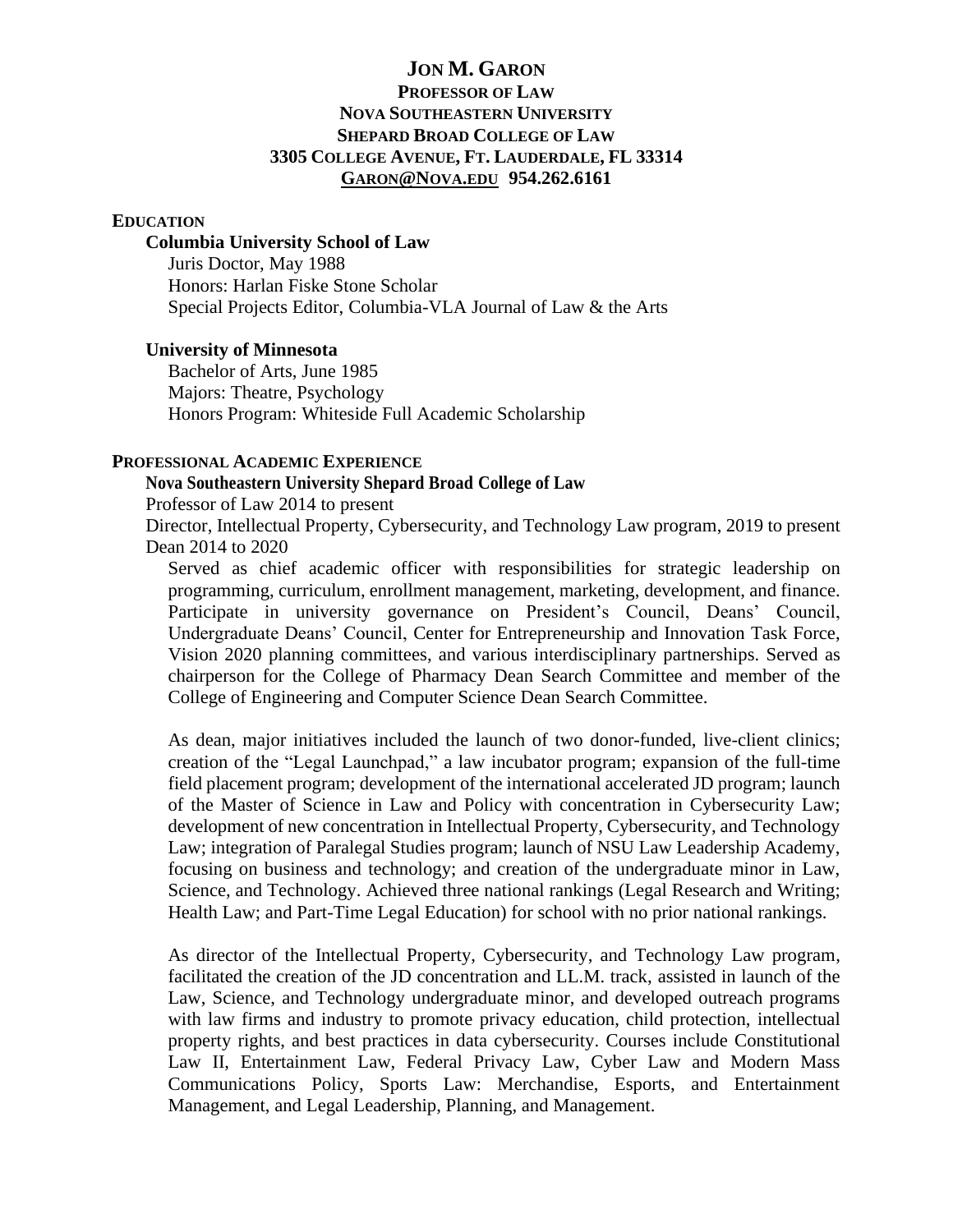#### **Northern Kentucky University Salmon P. Chase College of Law, Highland Heights, KY**

Director of the NKU Chase Law + Informatics Institute and Professor of Law, 2011 to 2014 Served as the founding director of the NKU Chase Law + Informatics Institute, which offers interdisciplinary research, courses and programs on the regulation and utilization of information systems across many fields and disciplines, including intellectual property law, privacy law, security, health care, criminal law, business law, and international law. Administrative duties included Law School Management team, Curriculum Committee, Strategic Planning Committee, Deans' Taskforce on Transdisiciplinarity, and College of Informatics Center for Applied Computing Security Conference committee.

Created the W. Bruce Lunsford Academy for Law, Business + Technology by securing major gift to develop interdisciplinary, experiential immersion educational program in law, business and technology. Courses included Intellectual Property, Entertainment Law, Introduction to Cyberlaw, Information Privacy Law, Drafting & Negotiating Intellectual Property Licenses, and Seminar in Informatics Law.

# **Hamline University School of Law, St. Paul, MN**

(Now Mitchell|Hamline School of Law)

Professor of Law 2003 to 2011

Dean and Professor of Law 2003 to 2008

Served as chief academic officer for the law school. Responsibilities included providing strategic leadership on programming, curriculum, enrollment management, marketing, and finance. Developed and supervised all budgetary and programmatic aspects of the Law School. Expanded fundraising, development, and stewardship activities. Participated in university governance through membership in the University Leadership Team, Deans' Council, University Budget Committee, and University Council. Served on university search committees for Vice President of Academic and Student Affairs, Dean of the School of Business, Dean of the Graduate School of Management (*ex officio*) and Chief Information Officer.

As Dean, major initiatives included improving academic qualifications of matriculated students, expanding faculty size, increasing faculty scholarly productivity, adding foreign study programs, launching a full-time externship program, creating new joint degree programs – J.D./M.F.A, J.D./M.B.A, building two centers of excellence – Health Law Institute and Business Law Institute, and improving Hamline's national reputation, rankings and recruiting. As Professor, served as chair of the committee on Weekend, Institutes, Summer Abroad and Other Programs and member of the Law School Steering Committee, the *ad hoc* committee for law school strategic vision, and the Hamline University Graduate School of Liberal Studies Tenure Review Committee. Teaching included Unincorporated Business Enterprises, Copyright Law, Arts & Entertainment Law, Intellectual Property Law, Seminar on Informatics Law & Policy, and selected topic courses.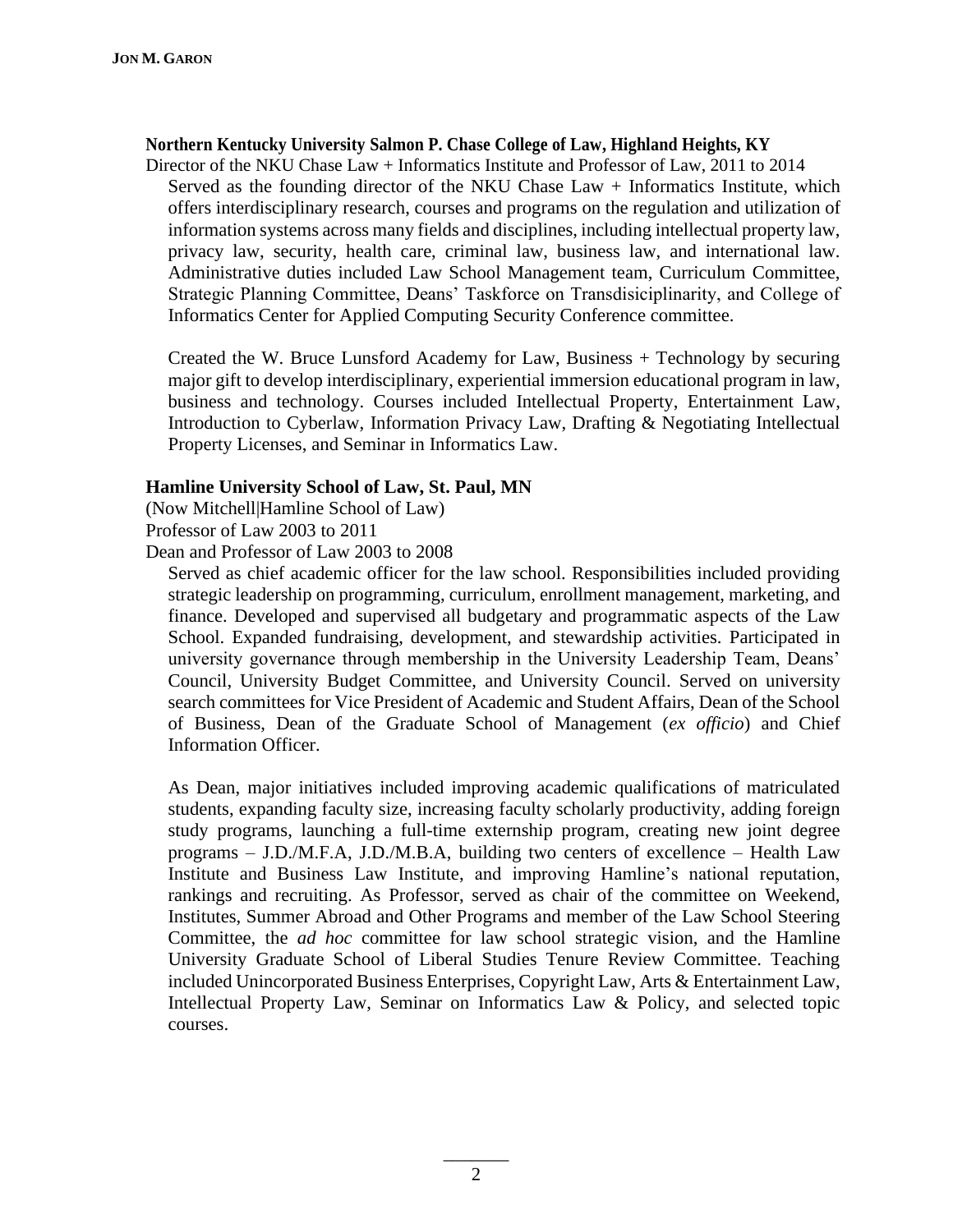#### **Hamline University Graduate School of Management, St. Paul, MN**

Interim Dean 2005 to 2006

Served as interim chief academic officer for the Hamline University Graduate School of Management (concurrently with law school deanship) to deliver four degree programs: Doctorate in Public Administration, Master in Public Administration, Master in Nonprofit Administration, and Master in Management. Responsibilities included providing strategic leadership on curricular restructuring, enrollment management, admissions policies, marketing, and finance. Assisted with national search for a permanent dean, reassessment of academic programs, expansion of shared academic governance, and revisions to infrastructure in anticipation of the school's transition to a School of Business and launch of MBA degree.

# **University of New Hampshire, Franklin Pierce School of Law, Concord, NH** Professor 2000 to 2003

Taught wide range of courses covering intellectual property, entertainment law and business law. Courses included Copyright, Entertainment Law, First Amendment, Law of Motion Picture and Performing Arts, and Music Licensing & Management. Committee assignments included Chair of Technology Committee, Faculty Budget Advisor, Academic Standing Committee, Speakers Program Committee, Intellectual Property Faculty, and Career Placement Advisory Committee. Also taught in the Franklin Pierce Intellectual Property Summer Institute (2001-2003, 2007-2009, and 2012-13). In 2012 created new course, Social Media & the Law.

# **Western State College of Law, Fullerton, CA**

Professor 1993 to 2000

Associate Dean for Academic Affairs 1996 to 1998

Member, Entrepreneurial Law Center Advisory Board 1998 to 2001

Taught wide range of courses in intellectual property, entertainment law, and business law. Intellectual Property Courses: Copyright, Art & Entertainment Law, and Multi-Media Licensing. Business Courses: Corporations, Nonprofit Business Organizations, Business Dispute Resolution, Federal Income Tax, Agency & Partnership, Contracts I, Contract Drafting, and Charitable Institutions, Other Courses: Professional Skills II, Torts II, and Trusts. As Associate Dean for Academic Affairs, led 1998 Self-Study Committee that received provisional approval by the American Bar Association, and participated on the Dean's law school management team. Also served as founding president of the Western State Law Foundation and member of the Entrepreneurial Law Center Advisory Board.

# **Additional Adjunct and Visiting Professorships**

- Guest Instructor, NKU College of Informatics, Principles of Informatics (March 2014)
- Lecturer, Centre d'Etudes et de Recherche en Droit de l'Immatériel (Paris Panthéon-Sorbonne and Paris-Sud) (June-July 2012)
- Visiting Lecturer, Concord Law School LL.M. in Business Law (2011; 2013)
- Guest Visiting Professor at Haifa University, Israel (April-May 2009)
- Guest Visiting Professor at United International College, Zhuhai, China (Nov. 2008)
- Guest Visiting Professor at University of Bergen Law School, Norway (Feb. 2007)
- Guest Visiting Professor at National Law School of India University, Bangalore (May 2005)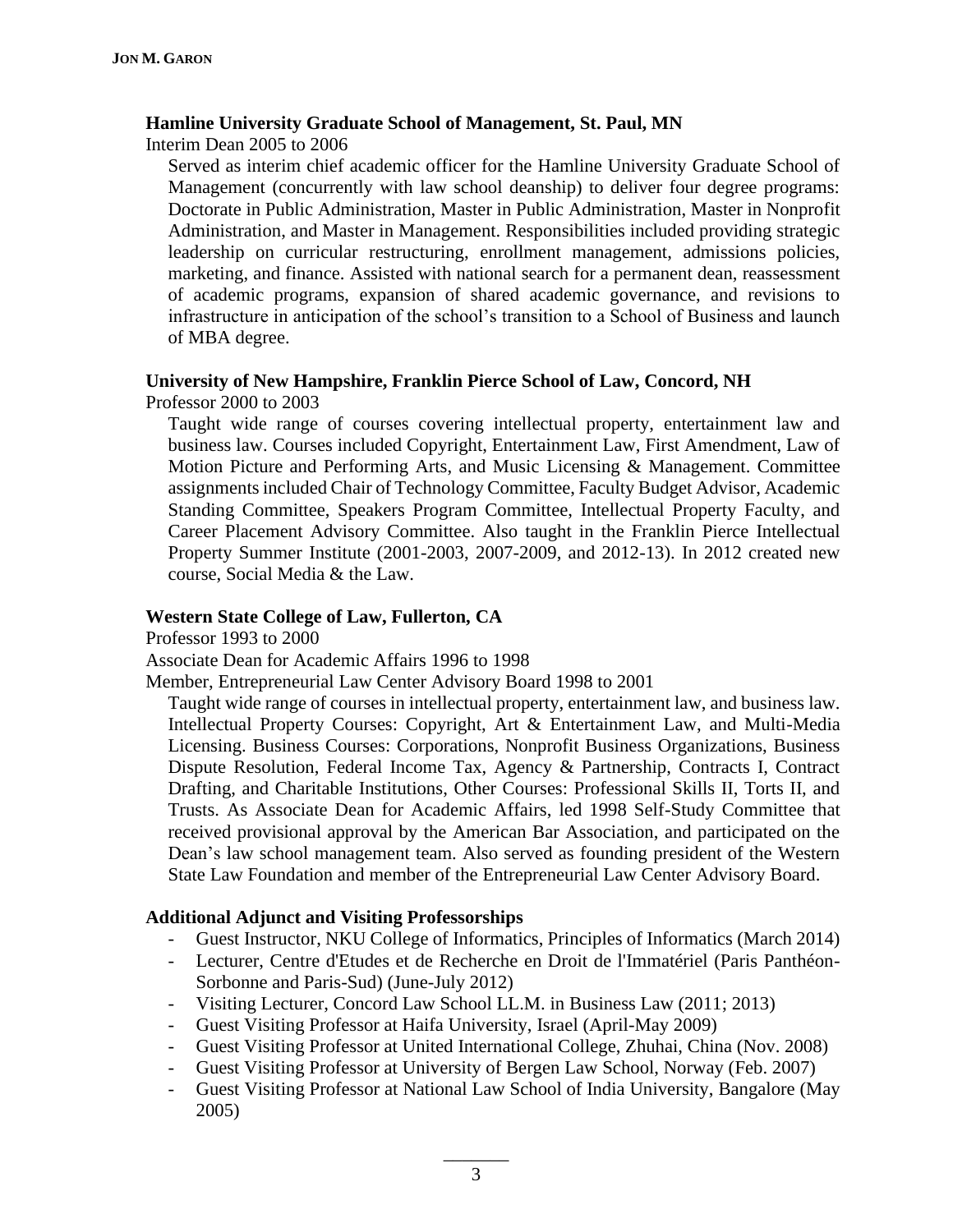# **PROFESSIONAL LEGAL PRACTICE EXPERIENCE**

# **Gallagher, Callahan & Gartrell, Concord, NH**

Of Counsel 2000 to present

Consult in the fields of intellectual property, technology, entertainment, privacy and data security for a leading New Hampshire multidisciplinary law firm. Represent independent film and musical artists in all aspects of organizing agreements, financing, production and distribution. Assist financial institutions and other clients regarding data security and privacy issues, cloud computing agreements, regulatory compliance, content distribution, and e-commerce business models. Also assist with traditional intellectual property issues involving publishing, licensing, copyright, trademark, publicity, and trade secret matters.

# **Hawes & Fischer, Newport Beach, CA**

Of Counsel 1994 to 1996

Facilitated growth of the entertainment law and transactional technology practice for the intellectual property boutique law firm. Negotiated and drafted software, multimedia, development, and music agreements, acquired rights for development in various media, and structured motion picture financing and distribution arrangements, and provided consulting service to attorneys and corporate general counsels involved with the creation and exploitation of intellectual property rights, including multi-media software products, software development agreements, online services, and motion pictures.

# **Law Offices of Jon M. Garon, Laguna Beach, CA**

Solo Practice 1990 to 1993

Practiced a wide range of entertainment, corporate, intellectual property, nonprofit, and real estate law. Areas of emphasis included business formation, employment agreements, copyright and trademark licensing, partnerships, leasing, public utilities regulation, production agreements, financing, and shareholder agreements. Clients included independent film producers, manufacturing companies, not-for-profit organizations, real estate agencies and high technology companies.

# **Myerson & Kuhn, Los Angeles, CA**

Associate 1989

Continued with Shea & Gould practice groups at newly formed office of Myerson & Kuhn. Practiced in a variety of transactional departments, including corporate, entertainment, securities and real estate. Emphasis focused on business formation and S-1 SEC registrations, partnerships, production agreements, financing, copyright and trademark licensing, shareholder agreements, and procurement of not-for-profit tax-exempt status.

# **Shea & Gould, Los Angeles, CA**

Associate 1988 to 1989

Summer Intern 1987 (New York and Los Angeles)

Researched and assisted on matters in corporate and entertainment departments including employment agreements, film financing arrangements, recording agreements, and corporate securities filings. Researched and assisted on projects in corporate, bankruptcy and entertainment departments including employment agreements, film financing arrangements, recording agreements, and corporate securities filings.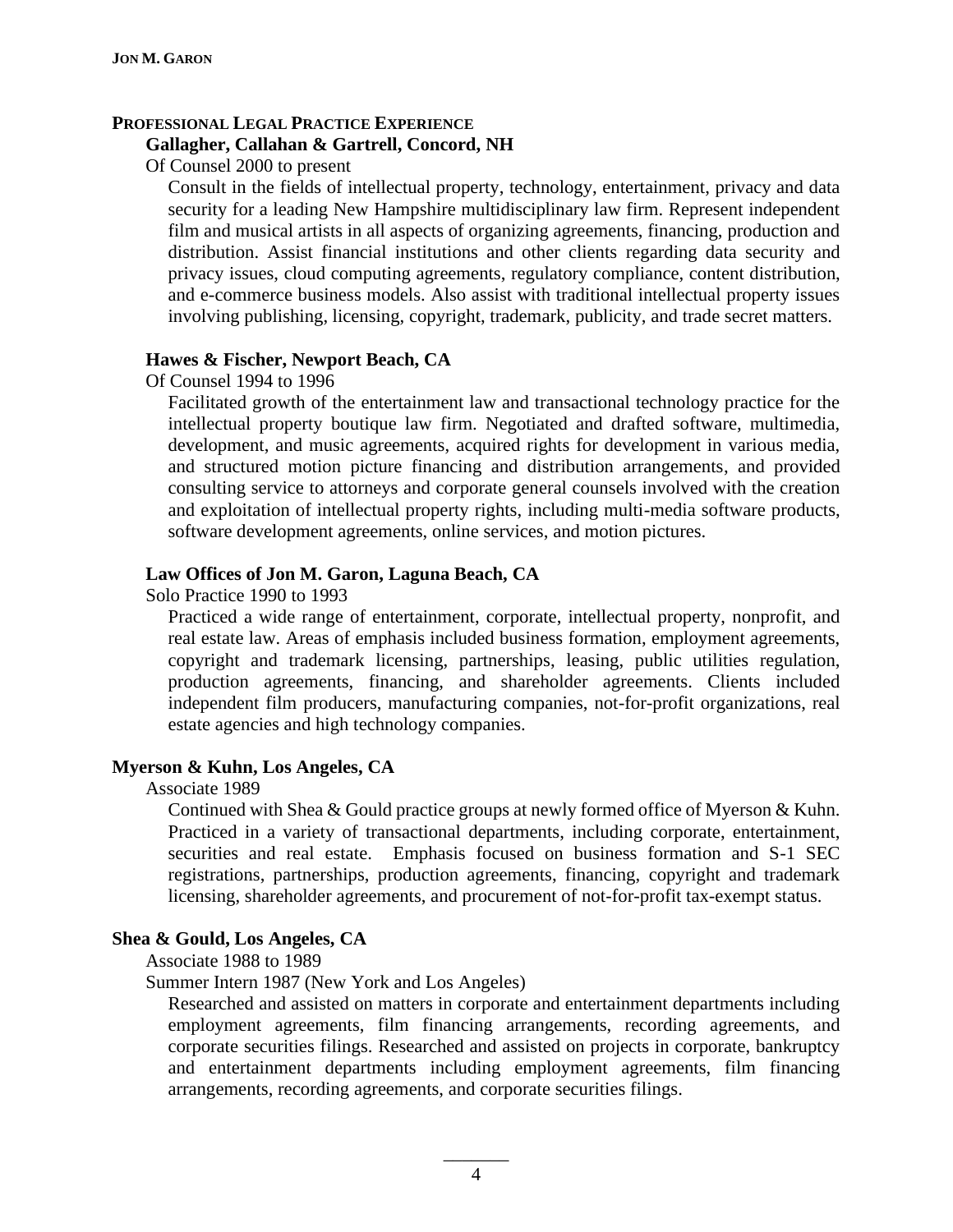# **BOOKS**

- Author, LAW PROFESSOR'S DESK REFERENCE (Carolina Academic Press 2021) (forthcoming).
- Co-Author, ENTERTAINMENT LAW IN THE UNITED STATES AND CHINA (Jingsh International 2021) (forthcoming).
- Author, A SHORT & HAPPY GUIDE TO PRIVACY AND CYBERSECURITY LAW (West Academic 2020).
- Author, THE INDEPENDENT FILMMAKER'S LAW & BUSINESS GUIDE FINANCING, SHOOTING, AND DISTRIBUTING INDEPENDENT AND DIGITAL FILMS (A Cappella Books/Chicago Review Press, Third Edition 2020) (Second Edition 2009) (First Edition 2002).
- Author, ENTERTAINMENT LAW & PRACTICE (Carolina Academic Press Third Edition 2020) (Second Edition 2014) (First Edition 2005) (with Teacher's Manual).
- Author, ENTERTAINMENT LAW & PRACTICE SUPPLEMENTS (Carolina Academic Press 2012, 2010, and 2007).
- Author, BURN RATE (Manegiare Publications 2019) (novel focused on cybersecurity and cyberwarfare risks).
- Author, THE ENTREPRENEUR'S INTELLECTUAL PROPERTY & BUSINESS HANDBOOK (Manegiare Publications Second Edition 2018) (First edition: OWN IT – THE LAW & BUSINESS GUIDE TO LAUNCHING A NEW BUSINESS THROUGH INNOVATION, EXCLUSIVITY AND RELEVANCE (Carolina Academic Press 2007)).
- Author, POP CULTURE BUSINESS HANDBOOK FOR CONS AND FESTIVALS (Manegiare Publications 2017).

# **BOOK CHAPTERS**

- Author, *Legal Issues for Database Protection in the US and Abroad*, in BIOINFORMATICS LAW: LEGAL ISSUES FOR COMPUTATIONAL BIOLOGY IN THE POST-GENOME ERA (Jorge Contreras ed., Edward Elgar Publishing 2d Ed. 2021) (forthcoming).
- Author, *Chapter 6: White v. Samsung Elecs. Am., Inc., 971 F.2d 1395 (9th Cir. 1992)*, FEMINIST JUDGMENTS: REWRITTEN PROPERTY OPINIONS (Eloisa C. Rodriguez-Dod and Elena Maria Marty-Nelson, eds., Cambridge University Press 2020 (forthcoming)).
- Author, *Corporate Computer Crimes*, CORPORATE CRIMINAL LIABILITY (Dr. Aisha Ahmed Sharfi, ed., Alliance University Press 2021) (forthcoming).
- Author, *AI and the Labor Laws*, THE LAW OF ARTIFICIAL INTELLIGENCE AND SMART MACHINES (Ted Claypoole, ed., American Bar Association 2019).
- Author, *Reordering the chaos of the virtual arena: harmonizing law and framing collective bargaining for avatar actors and digital athletes*, THE LAW OF VIRTUAL AND AUGMENTED REALITY (Edward Elgar Publishing 2018).
- Author, *Forecasting the Role of Social Media Law for Sports in a Global Context,* in HANDBOOK OF AMERICAN SPORTS LAW (Michael McCann ed., Oxford University Press 2017).
- Author, *Copyright at the Crossroads of Commerce, Culture and Creativity*, in ESTUDOS AVANÇADOS EM DIREITO DE AUTOR (*COPYRIGHT ADVANCED STUDIES*) (Leonardo Machado Pontes, ed., Elsevier 2014).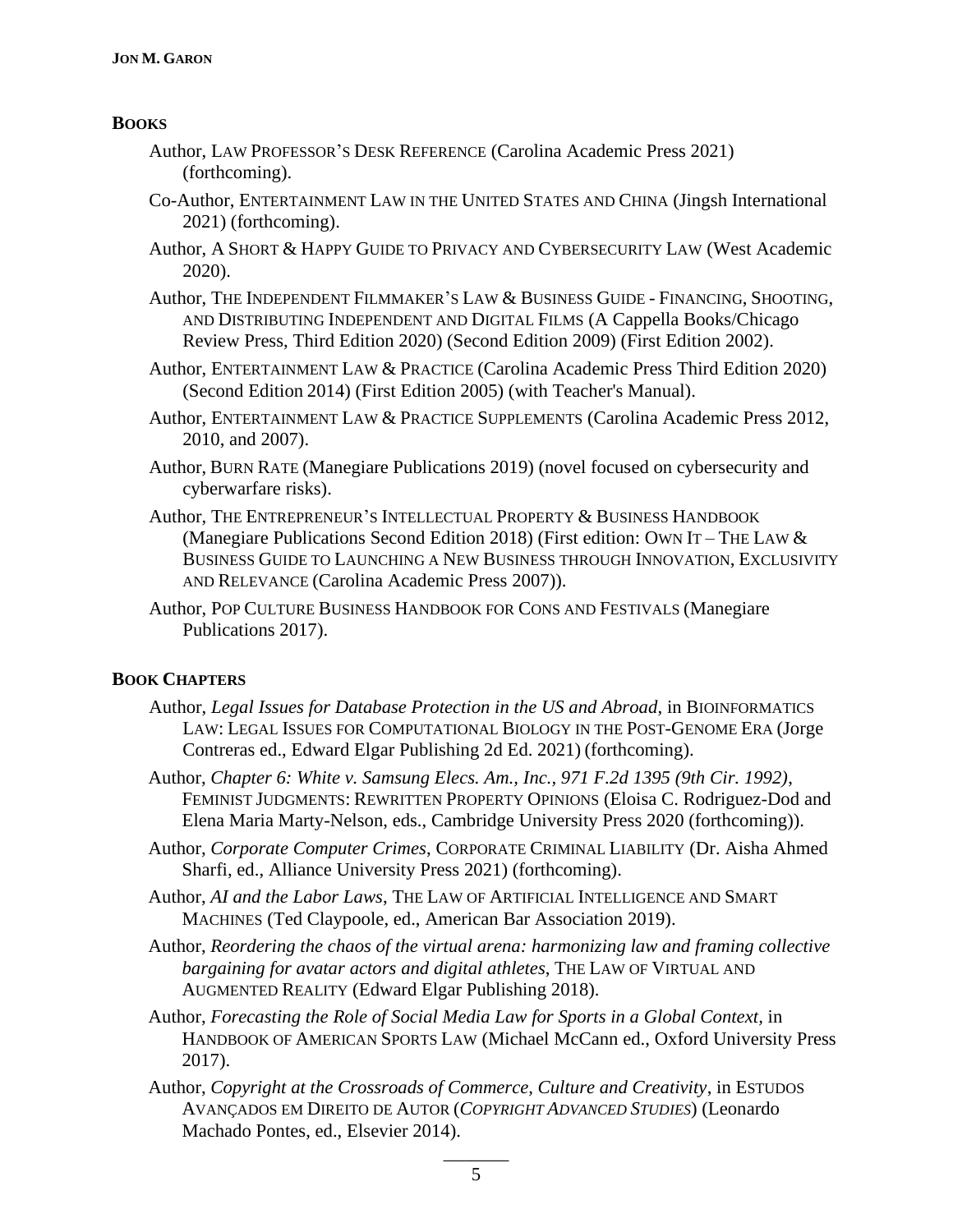# **BOOK CHAPTERS** (continued)

- Author, *The Band - Artistic, legal and financial structures which shape modern music*, in MUSIC AND LAW (Mathieu Deflem ed., Emerald Group Publishing 2013).
- Author, *Legal Issues for Database Protection in the US and Abroad*, in BIOINFORMATICS LAW: LEGAL ISSUES FOR COMPUTATIONAL BIOLOGY IN THE POST-GENOME ERA (Jorge Contreras ed., American Bar Association 2013).

Author, *Copyright, Trademark, Trade Secret and Publicity Rights Concerns*, in EMERGING LEGAL ISSUES IN RFID AND OTHER CONTACTLESS DATA EXCHANGE SYSTEMS: WHAT LAWYERS SHOULD KNOW (Sarah Jane Hughes ed., American Bar Association 2012).

- Author, *Localism as a Production Imperative: An Alternative Framework for Promoting, Intangible Cultural Heritage*, in TRANSNATIONAL CULTURE IN THE INTERNET AGE (Sean A. Pager & Adam Candeub eds., Elgar Publishing 2012).
- Author, *Google, Fairness and the Battle of the Books*, in THE 2010 IP BOOK (Midwest Intellectual Property Institute 2010).
- Contributor, ANNUAL REVIEW OF INTELLECTUAL PROPERTY LAW DEVELOPMENTS 2006-2008 (George Jordan ed., ABA Section of Intellectual Property Law 2009).
- Author, THEATER LAW: CASES AND MATERIALS (Robert Jarvis, *et. al*., Carolina Academic Press, July 2004) (with Teacher's Manual).

#### **LAW REVIEW ARTICLES**

- Article, *Towards a Conceptual Framework of Entertainment Law for the Twenty-First Century*, 102 J. PAT. & TRADEMARK OFF. SOC'Y \_\_ (2021) (forthcoming).
- Article, *Dysregulating the Media: Digital Redlining, Privacy Erosion, and the Unintentional Deregulation of American Media*, 72 ME. L. REV. \_\_ (2020) (forthcoming).
- Article, *The Empires Strike Back: Reassertion of Territorial Regulation in Cyberspace*, 3 J.L. & TECH. AT TEXAS 1 (2019).
- Article, *Cyber-World War III: Origins*, 7 J.L. & CYBER WARFARE 1 (2018).
- Article, *Ownership of University Intellectual Property*, 36 CARDOZO ARTS & ENT. L.J. 635 (2018).
- Article, *The Once and Future Profession: Autonomy, Intellectualism, and Obligation*, 48 TOLEDO L. REV. 253 (2017).
- Article, *Seeking to Promote Security over Privacy and Achieving Neither*, 19 SMU SCI. & TECH. L. REV. 351 (2016).
- Article, *Hidden Hands that Shaped the Marketplace of Ideas: Television's early transformation from Medium to Genre*, 18 U. DENVER SPORTS & ENT. L.J. 29 (2016).
- Article, *The Lawyer's Role in Promoting the Use of Fair Use*, 6 J. INT'L MEDIA & ENT. L. 101 (2016) (Biederman Institute at Southwestern Law School in association with the ABA Forum on Communication Law and Forum on the Entertainment and Sports Industries).
- Journal Introduction, *Finding Purpose in a Journal of Sports and Entertainment Law*, 1 J. ENT. & SPORTS L. v (2015) (Karnataka State Law University).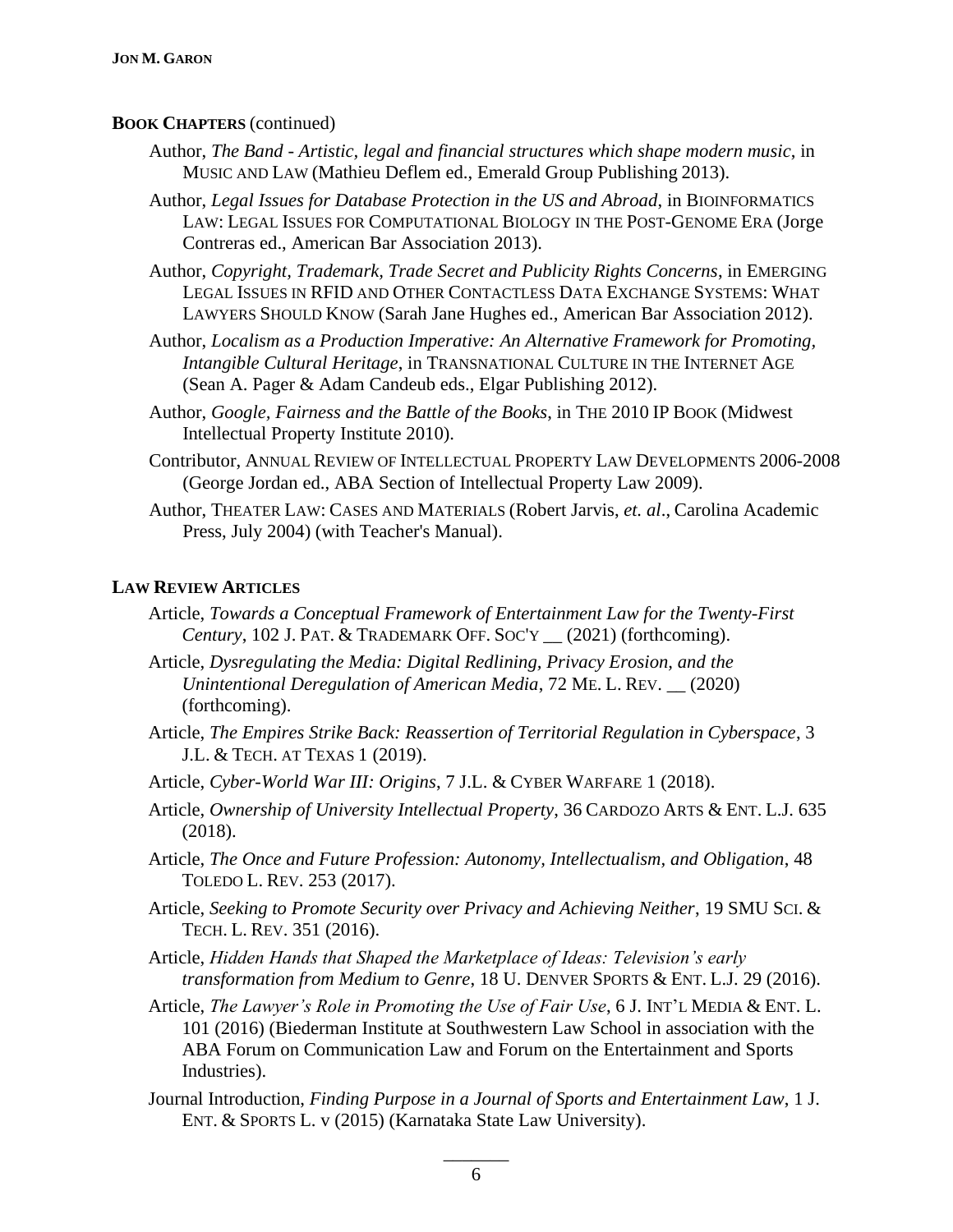#### **LAW REVIEW ARTICLES** (continued)

- Article, *To Promote the Progress: Incentives, Exclusives, and Values to Build a more Perfect Creative Culture*, 40 OHIO N. L. REV. 467 (2014).
- Article, *Commercializing the Digital Canvas: Renewing Rights of Attribution for Artists in the Networked Economy*, 1 TEX. A&M LAW. REV. 837 (2014).
- Article, *Tidying up the Internet: Take Down of Unauthorized Content under Copyright, Trademark and Defamation Law*, 41 CAPITAL U. L. REV. 513 (2013).
- Article, *Digital Hollywood2.0: Reimagining Film, Music, Television and Publishing Distribution as a Global Artist Collaborative*, 21 MICH. ST. INT'L L. REV. 563 (2013) *reprinted* Entertainment, Publishing and the Arts Handbook (West 2014); reprinted 1 J. ENT. & SPORTS L. 32 (2015) (Karnataka State Law University).
- Article, *Legal Education in Disruption: The Headwinds and Tailwinds of Technology*, 45 CONN. L. REV. 1165 (2013).
- Article, *Beyond the First Amendment: Shaping the Contours of Commercial Speech in Video Games, Virtual Worlds and Social Media*, 2012 UTAH L. REV. 607 (2012), *reprinted* ENTERTAINMENT, PUBLISHING AND THE ARTS HANDBOOK (West 2013).
- Article, *Mortgaging the Meme: Financing and Managing Disruptive Innovation*, 10 NW. J. TECH. & INTEL. PROP. 441 (2012).
- Article, *The Heart of the Deal: Intellectual Property Aspects in the Law & Business of Entertainment*, 17 J. INT. PROP. L. 443 (2012).
- Article, *Revolutions and Expatriates: Social Networking, Ubiquitous Media and the Disintermediation of the State*, 11 J. INT. BUS. L. 293 (2012).
- Article, *Technology Requires Reboot of Professionalism and Ethics for Practitioners*, 16 J. INTERNET L. 3 (2012).
- Article (Co-authored with Elaine Ziff), *The Work for Hire Doctrine Revisited: Startup and Technology Employees and the Use of Contracts in a Hiring Relationship*, 12 MINN. J.L. SCI. & TECH. 489 (2011) (republished 2012 INTELLECTUAL PROPERTY LAW REVIEW (THOMSON REUTERS)).
- Article, *Content, Control and the Socially Networked Film*, 48 U. LOUISVILLE L. REV. 771 (2010), *reprinted* ENTERTAINMENT, PUBLISHING AND THE ARTS HANDBOOK (West 2011).
- Article, *Searching Inside Google: Cases, Controversies and the Future of the World's Most Provocative Company*, 30 LOYOLA L.A. ENT. L. REV. 429 (2010).
- Article, *The Implications of Informatics on Data Policy*, 1 MEDIA L. REV. 16 (2010) (NALSAR University of Law, Hyderabad, India).
- Article, *Wiki Authorship, Social Media and the Curatorial Audience*, 1 HARV. J. SPORTS & ENT. L. 95 (2010).
- Article, *Reintermediation*, 2 INT. J. OF PRIVATE LAW 227 (2009) (republished in SYNERGIES AND CONFLICTS IN CYBERLAW (2008) (Sylvia Kierkegaard, Ed.).
- Article, *Playing in the Virtual Arena: Avatars, Publicity and Identity Reconceptualized through Virtual Worlds and Computer Games*, 11 CHAPMAN L. REV. 465 (2008).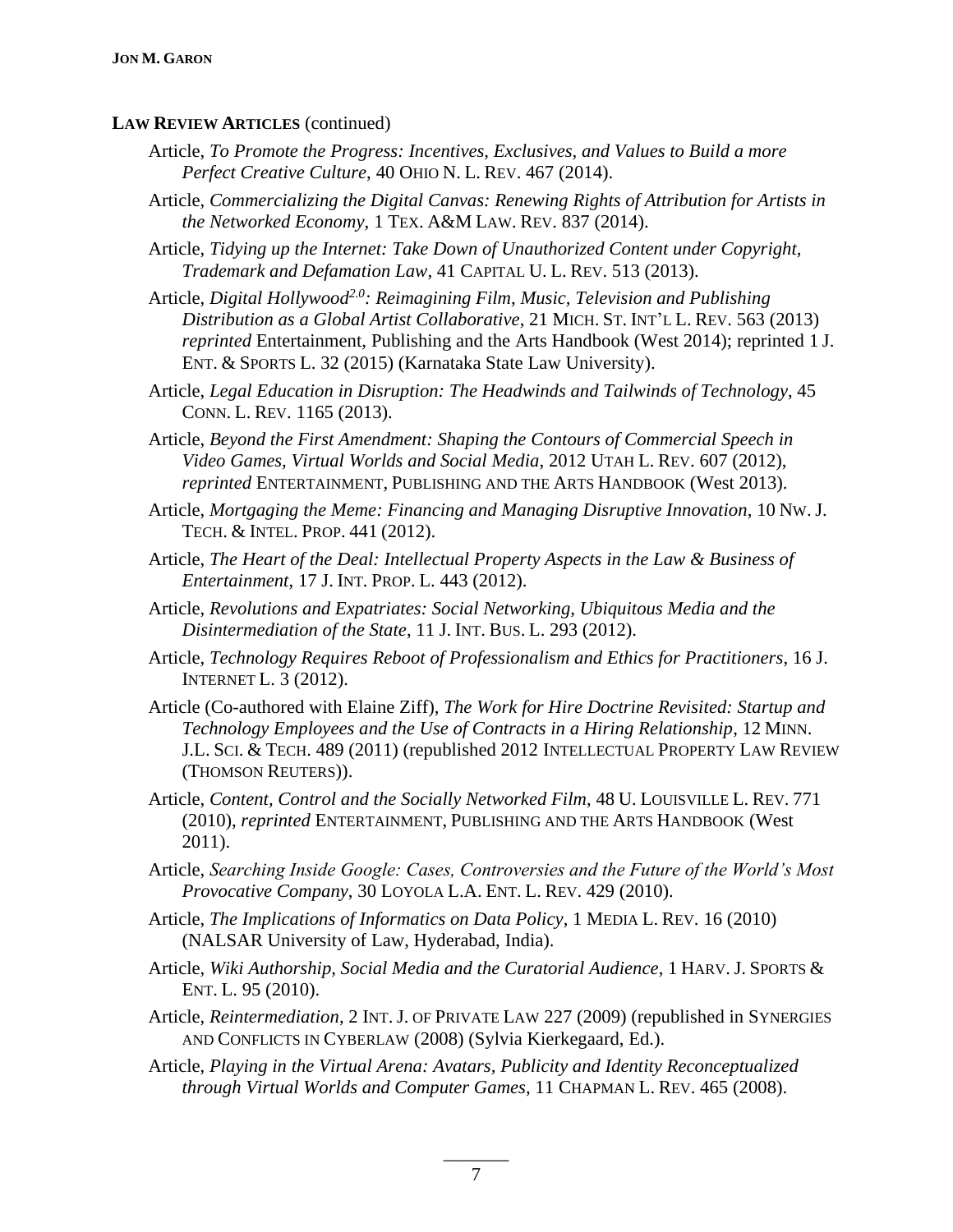#### **LAW REVIEW ARTICLES** (continued)

- Article, *What if DRM Fails?: Seeking Patronage in the iWasteland and the Virtual O*, 2008 MICH. STATE L. REV. 103 (2008).
- Article, *To Make a Difference: Dean as Producer*, 39 U. TOL. L. REV. 297 (2008).
- Article, *Take Back the Night: Why an Association of Regional Law Schools will Return Core Values to Legal Education and Provide an Alternative to Tiered Rankings*, 38 U. TOL. L. REV. 517 (2007).
- Article, *Acquiring and Managing Identity Interests*, 1 FLA. ENT. L. REV. 39 (2006).
- Article, *Normative Copyright*: *A Conceptual Framework for Copyright Philosophy & Ethics,* 88 CORNELL L. REV. 101 (2003).
- Article, *Entertainment Law,* 76 TULANE L. REV. 559 (2002).
- Article, *The Electronic Jungle: The Application of Intellectual Property Law to Distance Education*, 4 VAND. J. ENT. L. & PRAC. 146 (2002).
- Article, *Media and Monopoly in the Information Age: Slowing the Convergence at the Marketplace of Ideas*, 17 CARDOZO ARTS & ENT. L.J. 491 (1999).
- Article, *Star Wars: Film Permitting, Prior Restraint and Government's Role in the Entertainment Industry*, 17 LOYOLA ENTERTAINMENT L.J. 1 (1996). Reprinted, ROBERT THORNE & JOHN DAVID VIERA, ED., ENTERTAINMENT, PUBLISHING & THE ARTS HANDBOOK, 1997-1998 EDITION (West Group 1997).
- Article, *Charity Begins at Home: Alternatives in Nonprofit Regulation*, 2 W. ST. U. CONSUMER L.J. 1 (1993).
- Note, *The Director's Choice: The Fine Line Between Interpretation and Infringement of an Author's Work*, 12 COLUM.-VLA J.L. & ARTS 277 (1988).

## **OTHER PUBLICATIONS**

- *How To Fix The Internet–Address the Business Model, not the 1st Amendment*, Law360 In-Depth, [https://www.law360.com/in-depth/articles/889115,](https://www.law360.com/in-depth/articles/889115) Feb. 17, 2017.
- *South Florida's high cybercrime rate requires strategic response*, Miami Herald, Dec. 26, 2017.
- *Social Media and Online Content Create a Growing Concern for Litigation Management*, Lex Loci (Kentucky Bar Association Magazine) (Jun. 2014).
- *Revisiting the Public Performance Right in the Battle over Broadcast*, Business Law Today (ABA Business Law Section) (Nov. 2013).
- *Reshaping Legal Education to Match the New Normal*, ABA Legal Rebels, New Normal Blog (Jan 2, 2013).
- *Death in Cyberspace – Protecting Digital Estates,* Ohio Lawyer (March/April 2012).
- *New Legislation Renews Conflict between Content Creators and Content Distributors*, Business Law Today (ABA Business Law Section) (Dec. 2011).
- *Supreme Court to Visit role of GPS Tracking for Warrantless Searches*, Lex Loci (Kentucky Bar Association Magazine) (Dec. 2011).
- *Recent NLRB Administrative Decision Affirms Board's Approach to Facebook*, CBA Report, Cincinnati Bar Association (Nov. 2011).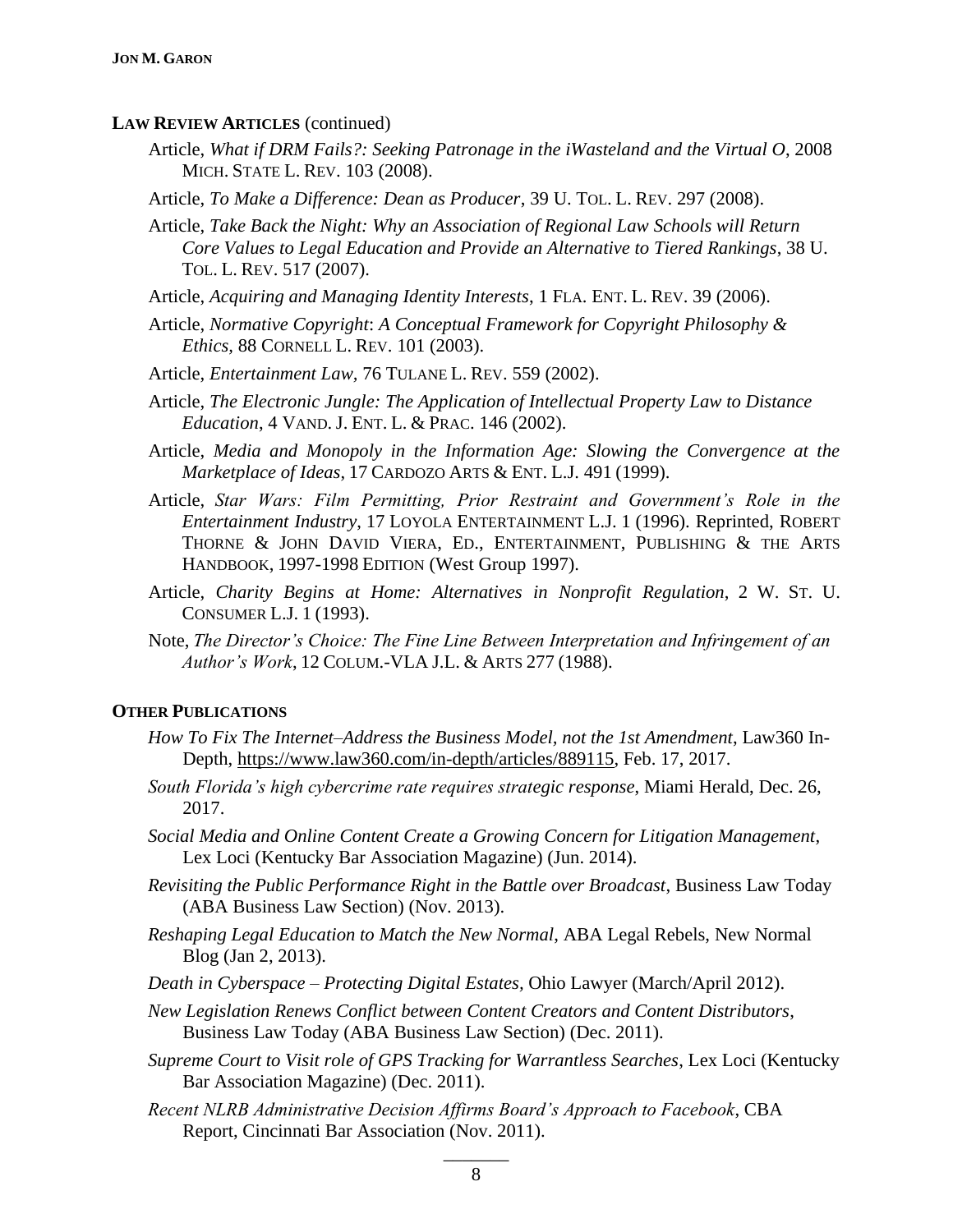#### **OTHER PUBLICATIONS** (continued)

- *A Dean's View of the Horizon*, Bench & Bar of Minnesota (August 2008).
- *Minnesota Reflections on a Century of Change and Stasis: Roscoe Pound's Visit to St. Paul,* 30 HAMLINE. L. REV. 489 (2007).
- *The Rise of the Pagodas*, World Intellectual Property Review (2006).
- Columnist, INTERFACE TECH NEWS (New England Technology News Magazine) (January 2001 to May 2003).
- *Nonprofits in Cyberspace: An Introduction to the Practical and Legal Hurdles of the New Frontier*, American Bar Association Annual Meeting (July 2000) (co-authored with Lisa Runequist).

#### **REPRESENTATIVE SPEAKING ENGAGEMENTS**

- Presenter, Law School Governance Surrounding Online Implementation, Southeastern Association of Law Schools (August 2020).
- Moderator, Master Class for Experienced Online Educators, Southeastern Association of Law Schools (August 2020).
- Discussant, Discussion Group: Best Practices for Online Instruction and Assessment, Southeastern Association of Law Schools (August 2020).
- Discussant, Discussion Group: The EU's General Data Protection Regulation, Southeastern Association of Law Schools (August 2020).
- Discussant, Discussion Group: The EU's General Data Protection Regulation, Southeastern Association of Law Schools (August 2020).
- Discussant, Discussion Group: Privacy in an Internet Era, Southeastern Association of Law Schools (July 2020).
- Panelist, Crowdfunding and Securities Regulation for Startups, Sharon and Mitchell W. Berger Entrepreneur Law Clinic Outreach (February 2020).
- Presenter, Dysregulating the Media: How the Digital Shift via Facebook, Amazon, Netflix, and Other Platforms Has Outpaced Regulatory Authority – and Creates Significant Privacy and Data Security Concerns, 2020 Midwest Legal Conference on Privacy & Data Security (February 2020).
- Presenter, Datamining the Audience, American Bar Association, Business Law Section Cyberspace Law Committee, Cyberspace Law Institute (January 2020).
- Facilitator, Faculty Governance Outside the JD, AALS (January 2020).
- Presenter, Technological Advancements and the Courts: Challenges for the law and Lawyers – Panel Discussion, EU-Caricom Law Conference (cosponsored by Coventry Law School, University of the West Indies, Brunswick European Law School, and Ostfalia University of Applied Sciences) (October 2019).
- Presenter, Kauffman Foundation FastTrac NewVenture Entrepreneurship Program, Broward County Office of Economic and Small Business Development (September 2019).
- Speaker, Intellectual Property for Startups, Sharon and Mitchell W. Berger Entrepreneur Boot Camp (September 2019).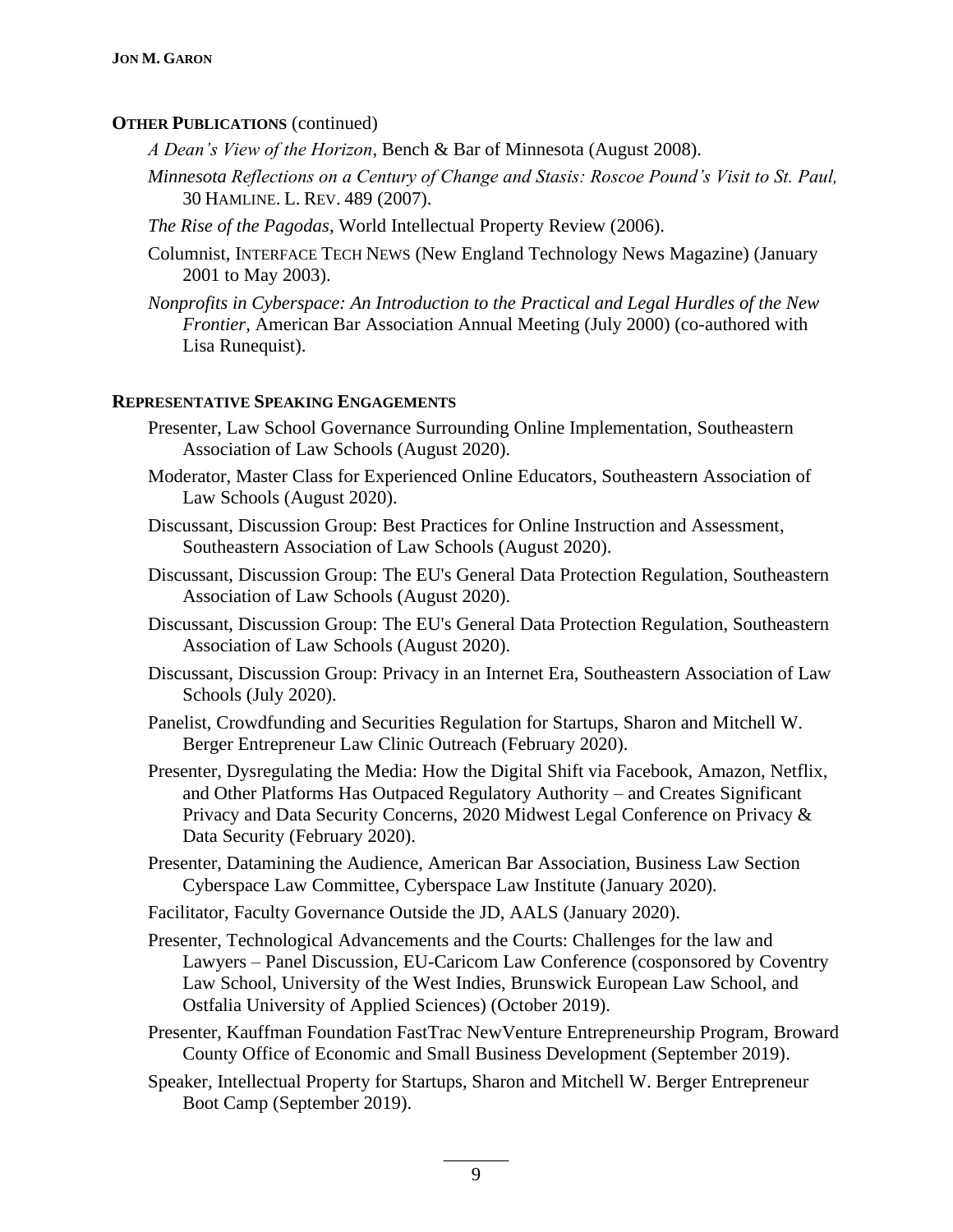- Presenter and Facilitator, Managing Student Inventions; Intellectual Property and Tech Transfer Management, Developing a Center for Innovation on Campus, Academic Impressions (September 2019, September 2018, February 2018).
- Moderator, Future of the Global Legal Education Association Consortium (August 2019).
- Discussant, Discussion Group: Privacy in a Social Media Era, Southeastern Association of Law Schools (August 2019).
- Discussant, Discussion Group: Deans Giving Advice to Newer Law Professors, Southeastern Association of Law Schools (August 2019).
- Presenter, Effective Academic Leadership in the Age of Uncertainty, National Conference of Academic Deans, University of Central Arkansas (July 2019).
- Panelist, Ripped from the Headlines: The Free Press Forum, FAR Gallery, FAT Village Arts District (June 2019).
- Panelist, Free Speech, Free Press, Free Society, Broward County Bar Association (BCBA) celebrates Law Day (May 2019).
- Presenter, Law, Culture, and Context for Creative Works in Emerging Media, Art Museum Fort Lauderdale (April 2019).
- Panelist, Third Annual Legal Master's Degree Conference, Nova Southeastern University (April 2019).
- Presenter, Jewish Law's Lessons on Business and Technology Innovation, B'nai Aviv Progressive Learning Experience (February 2019).
- Presenter, Avoiding the Singularity through Distance Education, Florida Distance Learning Association (January 2019).
- Panelist, Legal Issues in Technology/Delivery of Distance Education Panel, Florida Distance Learning Association (January 2019).
- Presenter, The Empires Strike Back Cyberspace Year in Review, American Bar Association, Business Law Section Cyberspace Law Committee, Cyberspace Law Institute (January 2019).
- Moderator, Epidemic of Online and Social Media Death Threats by Children, "Kids that Kill," 4th Annual Juvenile Crime Conference, Broward County Crime Commission (November 2018).
- Presenter, Managing Change from the Middle by Leaning into an Unknown Future, Leadership in Higher Education Conference (October 2018).
- Speaker, Business Financing Fundamentals, Sharon and Mitchell W. Berger Entrepreneur Boot Camp (August 2018).
- Presenter, "Fake News" in a Digital Era, Southeastern Association of Law Schools (August 2018).
- Moderator, Blockchain Technology and the Law, Southeastern Association of Law Schools (August 2018).
- Discussant, Discussion Group: Legal Education and Debate in Politically Charged Times, Southeastern Association of Law Schools (August 2018).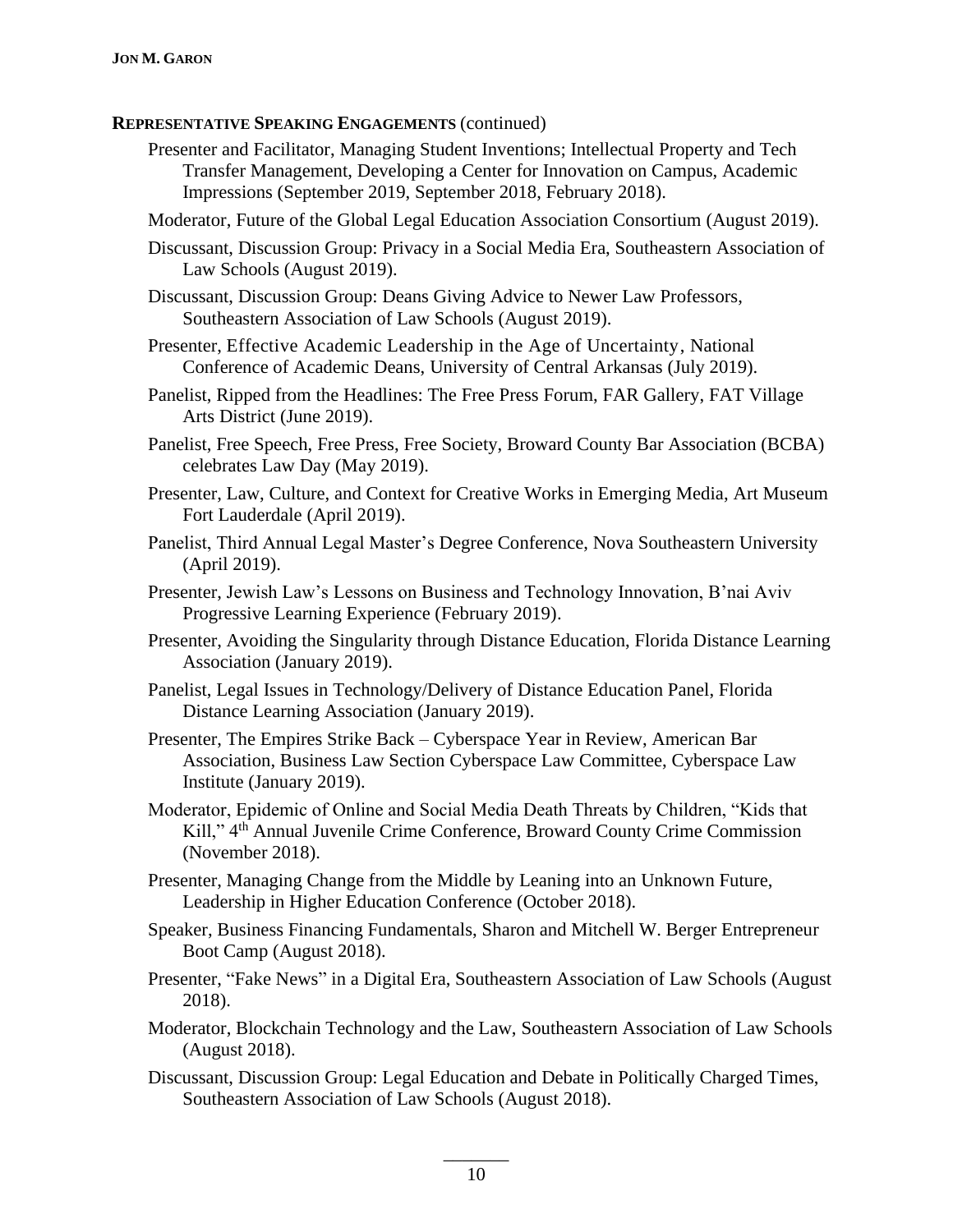- Discussant, Discussion Group: The Role of the Law School Dean in Promoting Legal Writing, Southeastern Association of Law Schools (August 2018).
- Teaching Entrepreneurship to the Next Generation, NSU Global Consortium for International Legal Education (July 2018, July 2017).
- Presenter, How to Build a Fictional World: Legal and Business Aspects of Pop Culture and Creative Industries, Florida Supercon (July 2018).
- Presenter, Reflections on Teaching Innovations, Taking Legal Education Online: A Conference for Deans and Associate Deans, George Mason University Antonin Scalia Law School (June 2018).
- Presenter, Social Media and Academic Freedom in the Private University workplace, NSU HR Academy (March 2018).
- Presenter, 2017 Cyber World War III: Origins, the Cyberlaw Year in Review, American Bar Association, Business Law Section Cyberspace Law Committee, Cyberspace Law Institute (January 2018).
- Panelist, Kickstarted Fan Art: Corporate Forbearance and Fourth Factor for Copyright Fair Use, Pop Culture and Fan Art panel, AALS Section of Art Law and AALS Section of Intellectual Property (January 2018).
- Presenter, A Transnational Business Model to Improve Human Rights, Speech, and Security on the Internet, Cyber Challenges to International Human Rights, cosponsored by The CyberLaw Program, International Cybersecurity Research Center, Hebrew University and the Cyber, Law and Policy Center, University of Haifa (December 2017).
- Panelist, Immigration: Transfusion of Talent or Economic Burden?, Tower Forum (November 2017).
- Panelist, Identity Theft, Economic Crimes, and Electronic Fraud, The Psychology of Cybercrime, Broward County Crime Commission (September 2017).
- Panelist, External Challenges Facing Law School Deans, Southeastern Association of Law Schools (August 2017).
- Discussant, Digital Pressures on Intellectual Property, Southeastern Association of Law Schools (August 2017).
- Facilitator, Early Intervention Strategies: Academic Support and Beyond, ABA Section on Legal Education and Admissions to the Bar (June 2017).
- Presenter, The Role of the Florida Law Schools for Enhancing Inclusion, Palm Beach County Bar Association, Third Diversity Summit: Are We As Diverse As We Think? (May 2017).
- Panelist, Administrative & Pedagogical Needs for Online Programs, St. Mary's University School of Law, Master of Jurisprudence Consortium Conference (March 2017).
- Presenter and Panelist, Entrepreneur Simulator, NSU Shepard Broad College of Law Association of Business Law Society, Transactional Law Practice Group, and Intellectual Property Law Society (February 2017).
- Presenter, Cybersecurity–A Few Things You Should Know, Nova Southeastern University Faculty Symposium (February 2017).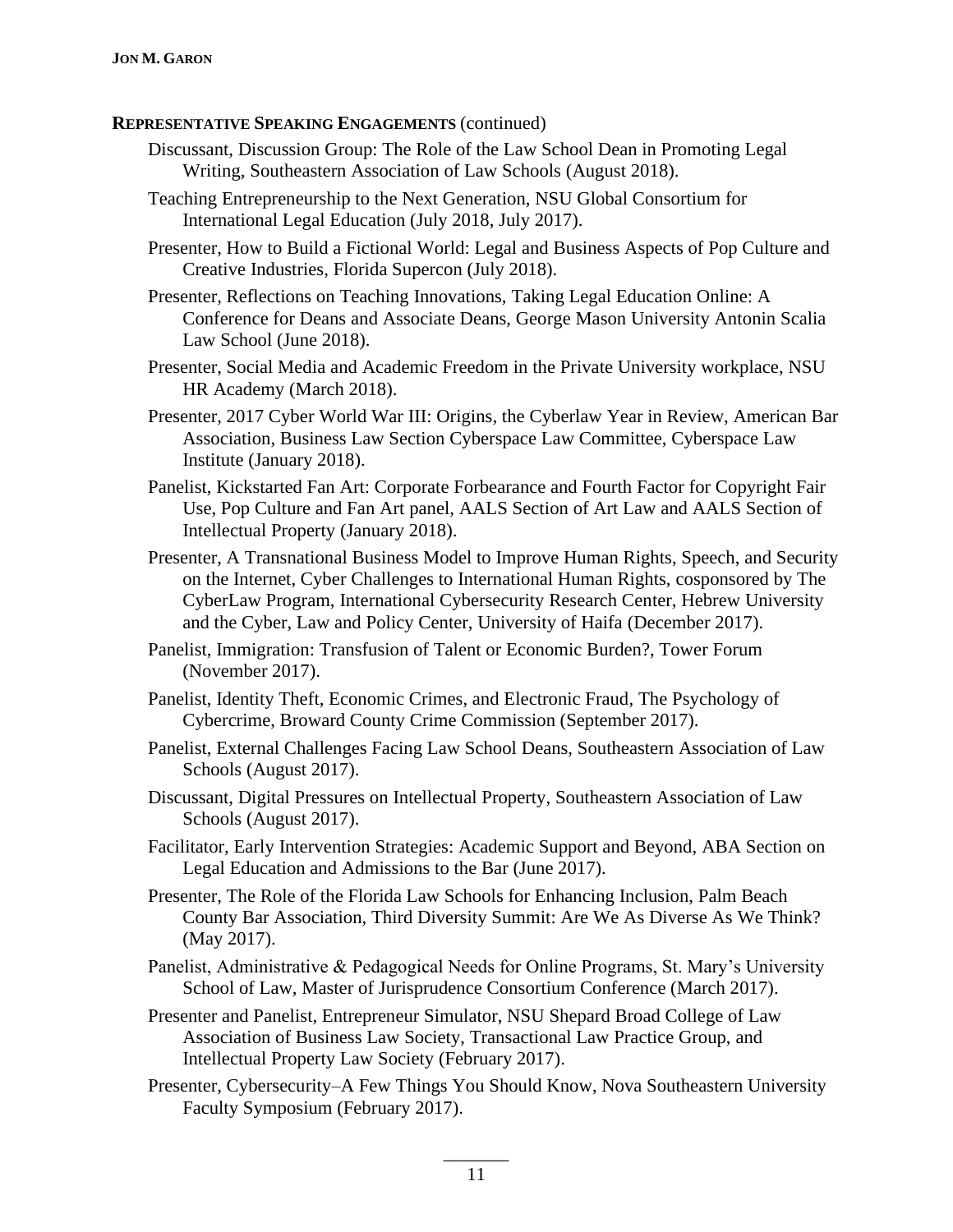- Facilitator, AALS Deans Forum Workshop Small Group Discussions Strategies for Improving Bar Passage, Association of American Law Schools (January 2017).
- Panelist, Part-Time Division Programs: Part Time Student: The Modern Law School Learner, Association of American Law Schools (January 2017).
- Panelist, The Making Available Right, Center for the Protection of Intellectual Property, George Mason University School of Law (August 2016).
- Speaker, Newer Law Teachers Workshop: The ABA Standards and "Meaningful Feedback": What Exactly Does That Mean?, Southeastern Association of Law Schools (August 2016).
- Discussant, Cybersurveillance: Snowden, the NSA and Beyond, Southeastern Association of Law Schools (August 2016).
- Panelist, Discovering New Ways to Use Technology, NSU Shepard Broad College of Law International Consortium for Global Legal Education (July 2016).
- Presenter, Whither Fair Use, American Intellectual Property Law Association Spring Meeting (May 2016).
- Co-Presenter, Future of the Legal Profession and the Role of Legal Education, U.S. Law Group (March 2016).
- Presenter, 2015 Cyberlaw Year in Review, Seeking Security over Privacy, Finding Neither American Bar Association, Business Law Section Cyberspace Law Committee, Cyberspace Law Institute (January 2016).
- Co-Moderator, Deans Meeting on Innovative Programming -- Degrees and Certificates, Association of American Law Schools (January 2016).
- Presenter, Media, Mode, and Message: the Reshaping of Content how television distribution has changed and how those changes impact independent filmmakers and audiovisual artists, NSU Art Museum Fort Lauderdale (November 2015).
- Presenter, Soft Power, Virtual Warfare, and Cyber Diplomacy, Intellectual Property Scholars Roundtable, Center for Law and Intellectual Property (CLIP) at Texas A&M University School of Law (October 2015).
- Panelist, Advice for Newer Law Professors from Law School Deans, Southeastern Association of Law Schools (July 2015).
- Panelist, The Snowden Effect on International Governmental Content Regulation, Southeastern Association of Law Schools (July 2015).
- Panelist, Hot Topics in Licensing, Licensing Executives Society and Intellectual Property Law Association of Florida (July 2015).
- Presenter, Legal Disruption/Educational Innovation, Broward County Bar Association (May 2015); South Palm Beach County Bar Association (May 2015).
- Panelist, The Snowden Effect on International Governmental Content Regulation, 20th Annual European Law Faculties Association Conference panel, Edward Snowden's Disclosures: Whistleblower, Spy, Patriot, or Traitor (sponsored by Southeastern Association of Law Schools) (April 2015).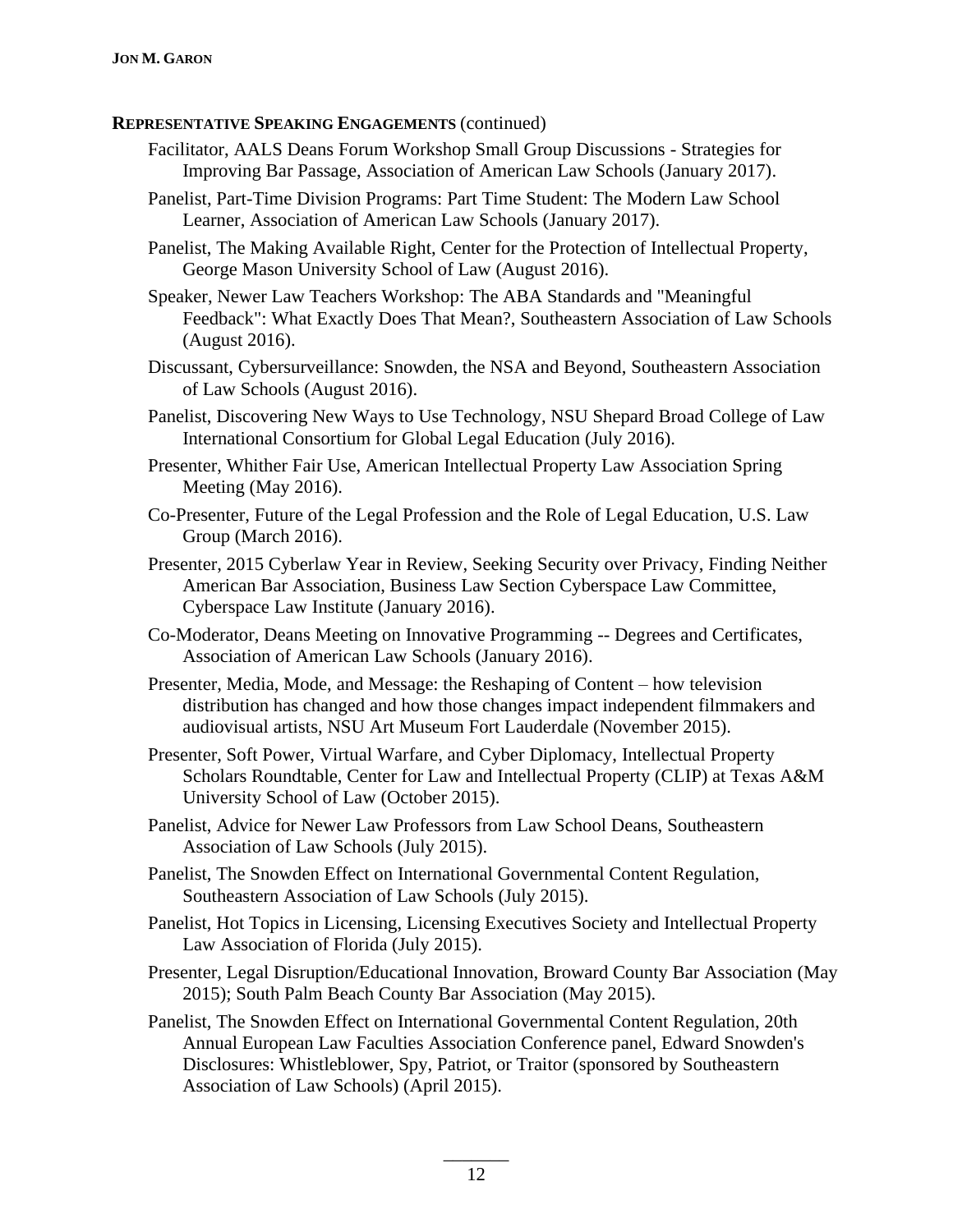- NSU Booth Presenter, Disruptive Innovation: Using Law to Manage Change and Promote Growth, eMerge Americas (March 2015).
- Guest, Rick Sanchez Show, WIOD Radio, amateurism of NCAA Division 1 (March 2015).
- Guest, Rick Sanchez Show, WIOD Radio, legalities of social media (February 2015).
- Panelist, Video Games and Virtual Rights, Nova Law Review Annual Symposium, NSU Shepard Broad Law Center (February 2015).
- Presenter, Legal Disruption/Educational Innovation, Strategic Forum Ft. Lauderdale (October 2015).
- Panelist, Leading Voices of the Future of Law, Northern Kentucky University Salmon P. Chase College of Law (September 2014).
- Presenter, Social Media in the Workplace, Kentucky Bar Association Annual Meeting (June 2014).
- Presenter, How Did They Make That? Hollywood Secrets for Success in Business, Cincinnati Business Courier Small Business Essentials Series (May 2014).
- Moderator and Panelist, A Primer on IP Issues in Higher Education, National Center for the Study of Collective Bargaining in Higher Education and the Professions 41<sup>st</sup> Annual National Conference, New York (April 2014).
- Presenter, Where does law enter into the study of informatics?, NKU College of Informatics, Informatics Showcase (January 2014).
- Moderator, Reaching our Part-Time Students Flipped, MOOC'd or Blended: Developing strategies to engage the part-time curriculum, AALS Section on Part-Time Division Programs (January 2014).
- Panelist, Success Strategies for the Professional Artist in the Digital Age, Northern Kentucky University Salmon P. Chase College of Law (November 2013).
- Presenter, Intellectual Property, Constitutional Law, and Social Media, Dayton Intellectual Property Law Association (November 2013).
- Presenter, Commercializing the Digital Canvas Reconceptualizing the Copyright and the Right of Publicity for Artists in the Networked Economy, Texas A&M Law Review Intellectual Property Symposium (October 2013).
- Presenter, To Promote the Progress: Incentives, Exclusives, and Values to Build a More Perfect Creative Culture, 2013 Carhart Program on Legal Ethics, Ohio Northern University Pettit College of Law (October 2013).
- Panelist, Current Trends in Computer Security, CincyIP (August 2013).
- Participant, Copyright, Creativity, and Commercialization Roundtable, Center for the Protection of Intellectual Property, George Mason University (June 2013).
- Panelist, Legal Rights in Filmmaking, PRODCON 2013: IFP Media Arts' Producers Conference, Minneapolis (May 2013).
- Presenter, Transmedia 2.0 Rethinking Global Media Distribution on the Small and Large Screen, 2013 Intellectual Property Scholars Roundtable, Drake University Law School (March 2013).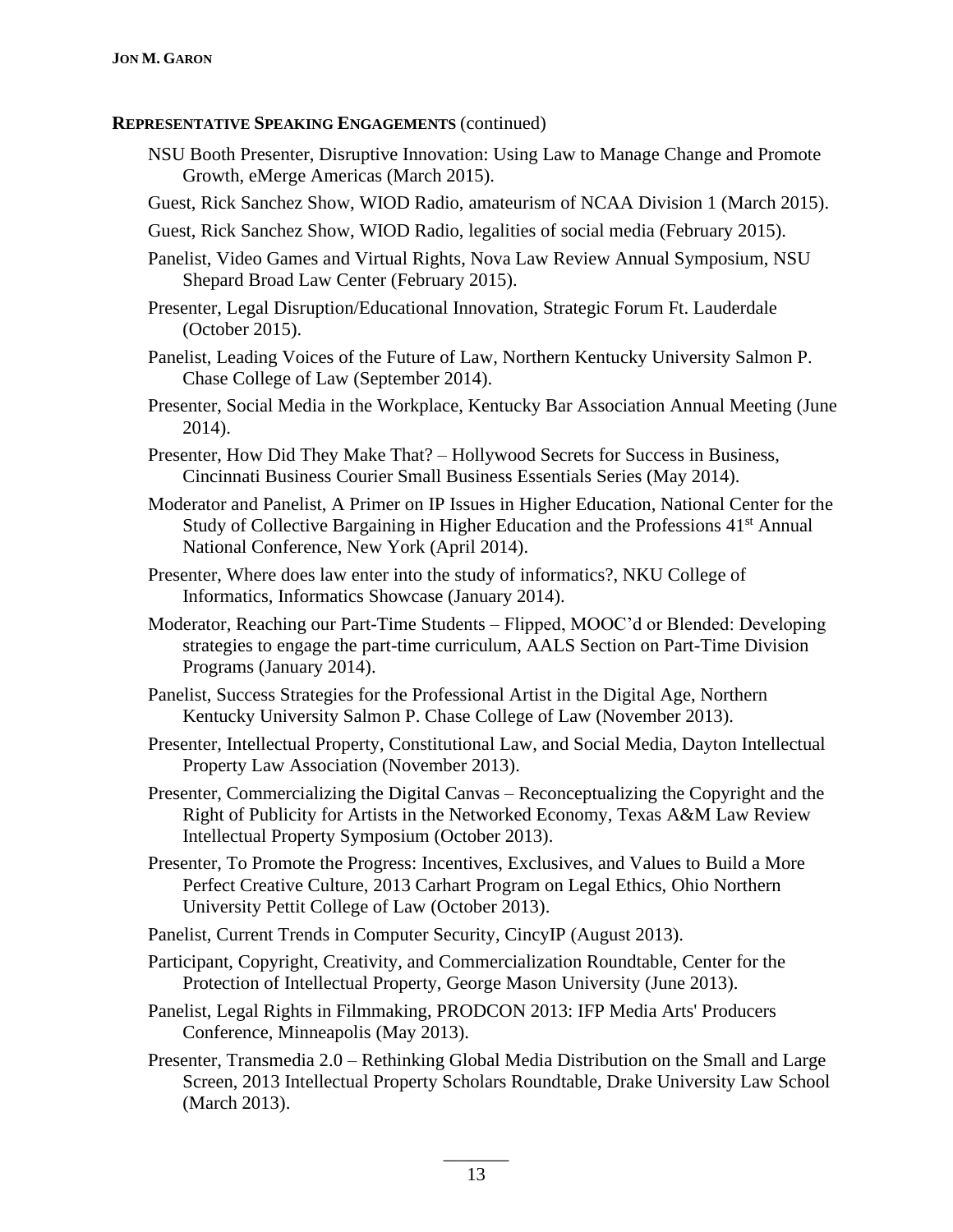- Presenter, Social Media in the Workplace from Intellectual Property Rights to Constitutional Rights, Florida Bar Association Annual Intellectual Property Law Symposium (March 2013).
- Panelist, Termination of Copyright Grants, ABA Young Leadership Division Entertainment & Sports Industry Committee, Webinar (March 2013).
- Panelist, 2013 Northern Kentucky Law Review Law + Informatics Symposium on Labor and Employment Issues, Northern Kentucky University Salmon P. Chase College of Law (February 2013).
- Panelist, "Hate Crimes, Social Media & Justice," a Documentary Preview & Panel, Northern Kentucky University (November 2012).
- Panelist, Rethinking the "Model" Law School Disdain and Solutions for the Current Framework, Connecticut Law Review Annual Symposium (November 2012).
- Panelist, Digital Hollywood 2.0, Conference on IP for Creative Upstarts, Michigan State University (co-sponsored by NKU Chase Law + Informatics Institute) (November 2012).
- Presenter, Navigating through the Cloud Legal and Regulatory Management for Software as a Service, NKU Security Symposium (October 2012).
- Presenter, Legal Education in Disruption, ABA, Section of Legal Education and Admissions to the Bar Biennial Conference (June 2012).
- Panelist, Student Deployment—The Legal Landscape, ABA, Section of Legal Education and Admissions to the Bar Biennial Conference (June 2012).
- Presenter, Innovation, Exclusivity & IP Protections, Middle East Education to Employment Fellowship Project (June 2012).
- Presenter, Ethics in Informatics Changing Ethics Rules and New Duties from the SEC Redefine the Competency of the Lawyer, NKU Chase Law + Informatics Institute (May 2012).
- Presenter, Funding New Business Models without Maximum IP, Innovate/Activate 2.0, University of California Berkeley (April 2012).
- Presenter, Legal Education in Disruption: Lessons from the Peer-to-Peer Music Revolution, 2012 Intellectual Property Scholars Roundtable, Drake University Law School (March 2012).
- Panelist, Tidying up the Internet Take Down of Unauthorized Content under Copyright, Trademark and Defamation Law, ABA Business Law Section (March 2012).
- Panelist, Social media, virtual worlds, gaming and policy, Governance of Social Media Workshop, Georgetown University and Michigan State University, Washington, DC (November 2011).
- Keynote Speaker, Navigating through the Cloud Legal and Regulatory Management for Software as a Service, 2011 Computer & Technology Law Institute, Minneapolis (October 2011).
- Presenter, Think Before You Click: Key considerations for operating a small business in the online environment, social | mobile | local – technology trends, tools and strategies for small business success, Small Business Development Center (October 2011).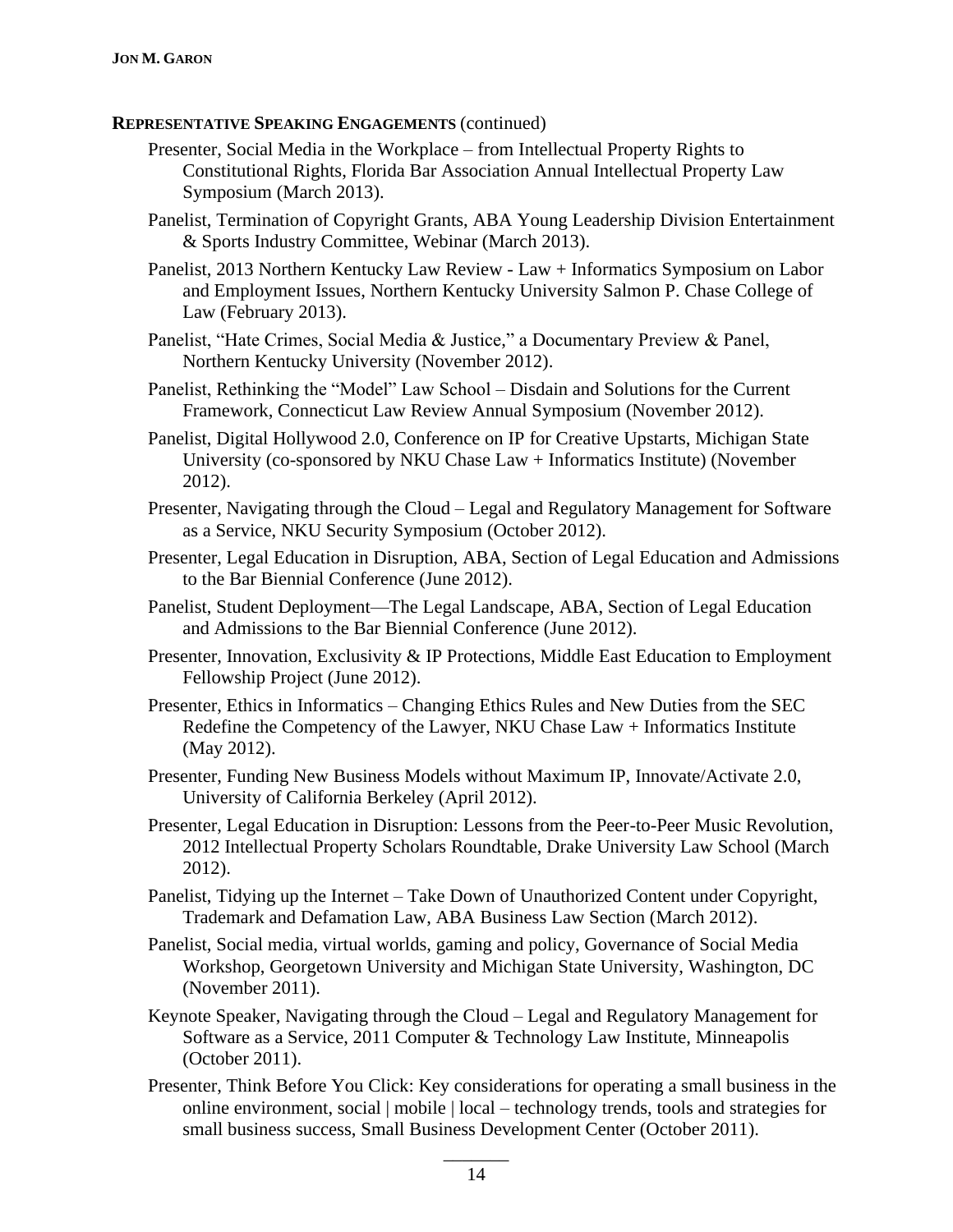- Presenter, Mortgaging the Meme: New Media Lessons for the Finance of Disruptive Innovation, International Business Law Conference 2011, London (September 2011).
- Program Coordinator and Moderator, Brand Ownership 2.0 Navigating the Competing Online Demands for the Business Lawyer, ABA Annual Meeting, Toronto (August 2011).
- Panelist, Music: Joint Ownership and the "Garage Band" and Facilitator, Musicians and publishers: Read the contract, Arts Culture and the Law Conference, New Hampshire Dept. of Cultural Resources, NH Center for Nonprofits, and UNH School of Law (June 2011).
- Panelist, Documentary Filmmaking, PRODCON 2011: IFP Media Arts' Producers Conference, Minneapolis (April 2011).
- Panelist, Regulation of Video Games & Virtual World: A Film Lawyer's View of First Amendment Concerns for Minors and Identity Interests, The Game Behind the Game -Business, Regulation and Society in the Gaming Industry, Rutgers University (April 2011).
- Presenter, Revolutions and <sup>ex</sup>Patriots: Social Networking, Ubiquitous Media and the Disintermediation of the State, 2011 Intellectual Property Scholars Roundtable, Drake University Law School (April 2011).
- Panelist, Social Media & the Law, Social Media Breakfast and Thomson Reuters (with follow-on live Twitter panel at #smlawchat (March/April 2011).
- Presenter, New Standards in Work-for-Hire Employment Arrangements, 2011 Cyberspace Institute, ABA Cyberspace Law Committee Winter Meeting, Austin, Texas (January 2011).
- Panelist, Reverse Engineering: Back to the Drawing Board on Designing Effective Part-Time Programs, AALS Section on Part-Time Division Programs (January 2011).
- Presenter, Implications of the Future from Google, Inc., Intellectual Property Law Association of Florida, Ft. Lauderdale (November 2010).
- Presenter, Localism as a Production Imperative, Bits without Borders: Law, Communications & Transnational Culture Flow in the Digital Age, Michigan State University College of Law (September 2010).
- Moderator and Committee Co-Chair, Hot IP Law Topics for Business Lawyers, American Bar Association Annual Meeting, Business Law Section (August 2010).
- Presenter, Shaping Culture: Intellectual Property and Social Media, Michigan State University College of Law (March 2010).
- Presenter, Regulating Data: The Implications of Informatics on International Law, International Law Congress 2010, Ankara, Turkey (January 2010).
- Co-Presenter, The Google Book Settlement: A First-Impression Take on Antitrust, Copyright and Digitized Books, ABA Cyberspace Law Committee Winter Meeting, Miami, Florida (January 2010).
- Panelist, The Role of Wiki Authorship for the Curatorial Audience, Association of American Law Schools Section on Law and Computers, AALS Annual Meeting (January 2010).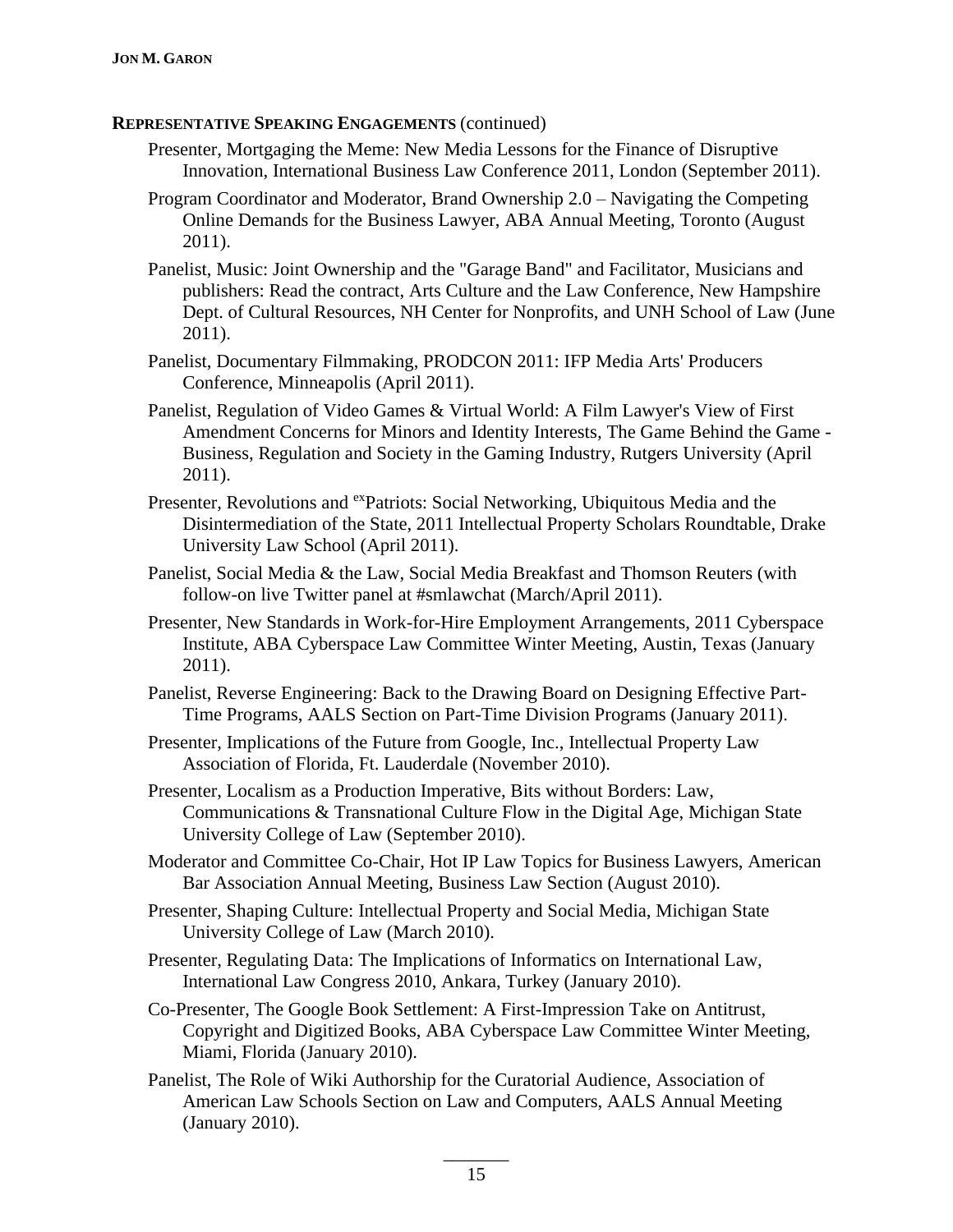- Panelist, The Top 10 Legal and Business Choices for Independent Filmmakers, New Hampshire Film Festival and the New Hampshire Film and Television Office (October 2009).
- Panelist, The Future of Entertainment Distribution, William Mitchell College of Law and The Grammy Foundation Law Initiative (October 2009).
- Presenter, Searching Inside Google: Cases, Controversies and the Future of the World's Most Provocative Company, 2009 Midwest IP Institute (September 2009).
- Presenter & Trainer, Innovation, Exclusivity & IP Protections: What Entrepreneurs, Artists & Small Biz Owners Should Know, Kentucky Small Business Development Center at Northern Kentucky University (September 2009).
- Presenter & Trainer, Valuing Intellectual Property A Conversation for Lenders, Investors, and Entrepreneurs, Kentucky Small Business Development Center at Northern Kentucky University (September 2009).
- Presenter, Reintermediation: Redefining consumer relationships in the semantic web, Northern Kentucky University, Chase College of Law (September 2009).
- Presenter, Shaping Culture: Intellectual Property and Social Media, Northern Kentucky University, Chase College of Law (September 2009).
- Panelist, IP and Communications Norms in the Internet Age, Second Annual Conference on Innovation and Communication Law, University of Louisville Brandeis School of Law (August 2009).
- Presenter, Redefining consumer relationships in the semantic web, College of Management Academic Studies, Law School, Rishon Lezion, Israel (May 2009).
- Presenter, Building Value: The Hidden Economics of Intellectual Property, Jerusalem College of Technology (May 2009).
- Presenter, Reintermediation, Relationships, and Regulation Managing the Semantic Web, Hebrew University Faculty of Law (April 2009).
- Presenter, Socially Networked Media and Our Entertainment Clients, Minnesota State Bar Association, Art & Entertainment Section (March 2009).
- Presenter, Content, Control and Socially Networked Media, 2009 Intellectual Property Scholars Roundtable, Drake University Law School (February 2009).
- Presenter, Creativity, Commerce & Culture: Expanding through Intellectual Property, University of Hong Kong (November 2008).
- Presenter, An Overview of International Intellectual Property Law, University of International Business and Economics, Beijing (November 2008).
- Presenter, Creativity, Commerce & Culture: Expanding through Intellectual Property, East China University of Political Science and Law, Shanghai (November 2008).
- Presenter, Reintermediation, The Third International Conference on Legal, Security and Privacy Issues in IT (LSPI) and Second International Law and Trade Conference (ILTC), Prague, Czech Republic (September 2008).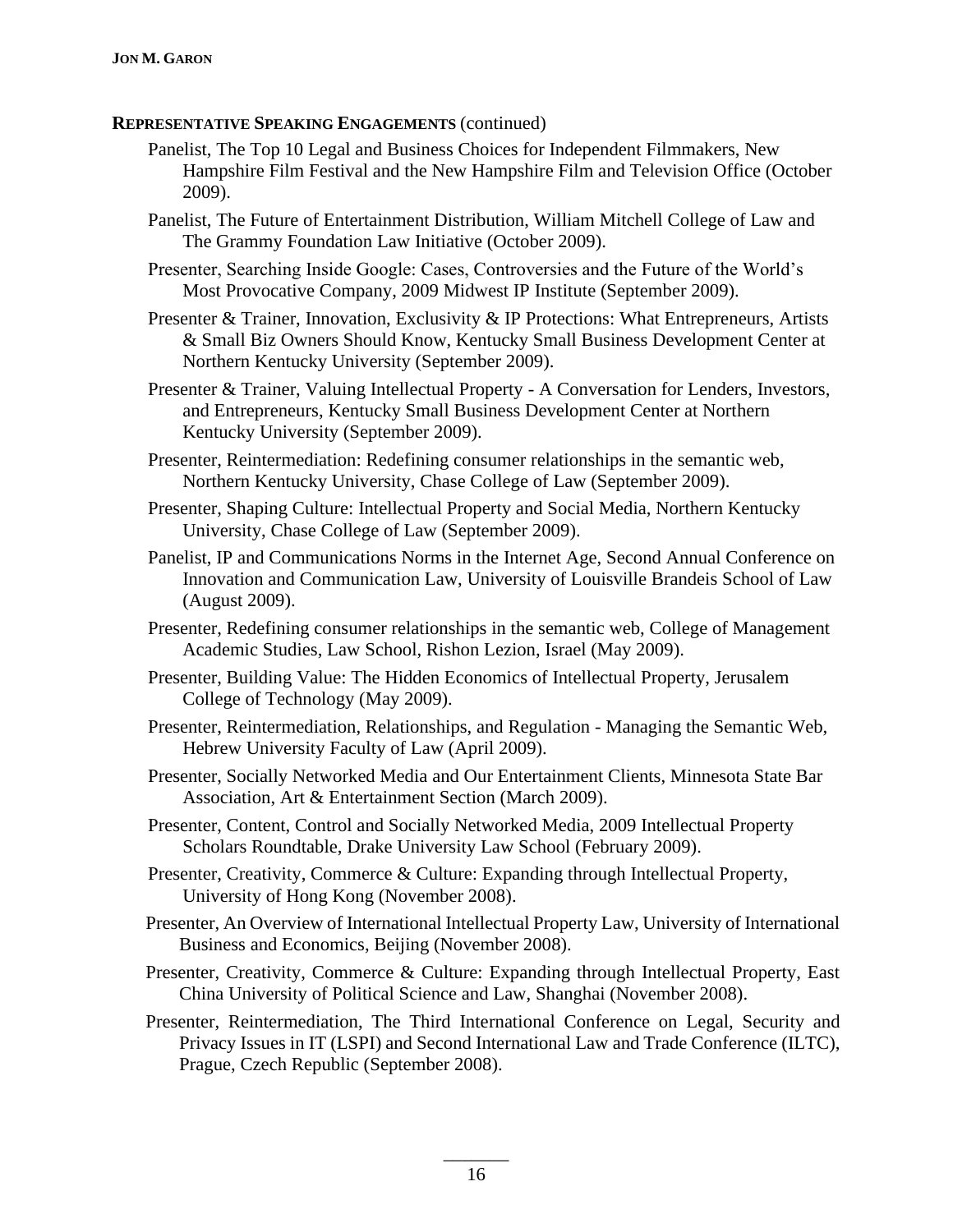- Co-Presenter, Strategic Change as Impacted by the ABA Standards and Regional Accreditors, ABA, Section of Legal Education and Admissions to the Bar Biennial Conference (June 2008).
- Panelist, Cutting Edge IP Issues Impacting Entertainment Lawyers & Their Clients, 2008 Midwest Art, Entertainment & Sports Law Institute (April 2008).
- Presenter, Publicity Rights in Bytes: Contemporary Issues in Entertainment & Sports Law, Chapman Law Review 2008 Annual Symposium (February 2008).
- Presenter, Garon on Counseling the Start-Up on the Uses of IP, 2007 Midwest IP Institute (September 2007).
- Presenter (storyteller), Fourth Annual Intellectual Property and Communications Law Symposium: What If and Other Alternative Intellectual Property Cyberlaw Stories, Michigan State University College of Law (March 2007).
- Presenter, Software and IP Management, International Seminar on Intellectual Property Management and Commercialization, Bangalore (via teleconference, November 2006).
- Panelist, Film Financing Investments vs. Donations & Grants, New Hampshire Film Expo (October 2006).
- Presenter, The DMCA Anticircumvention Provisions: Shield, Sword or Landmine, Computer & Technology Law Institute 2006 (October 2006).
- Presenter, Return Passage Copyright, Piracy, and the Emergence of the Asian Film Industry, 2005 Midwest IP Institute (September 2005).
- Presenter, Lessons from Hollywood Fighting Piracy and Promoting the Regional Film Industry, the Kannada Motion Picture Chamber of Commerce (Bangalore, India, May 2005).
- Panelist, Legal Live, an online interactive public forum on Intellectual Property, Arts, and the Internet, mnartists.org and Springboard for the Arts (March 2005).
- Co-presenter, The Fate of Grokster, The Professors' Mock Oral Argument of the Grokster Case Before the U.S. Supreme Court, MSBA-Art and Entertainment Law Section and the Minnesota Intellectual Property Law Association Copyright Committee (February 2005).
- Co-presenter, Selling your Law School in a Buyer's Market: Moving Beyond Location, Location, and US News & World Report's Evaluation, Association of American Law Schools 2005 Annual Meeting (January 2005).
- Co-presenter, Rocked by Grokster: Anti-Piracy Strategies in the Download Era, Thomson-West (November 2005).
- Co-presenter, Digital Rights Management and Copyright Issues in the U.S. and Abroad, MSBA-Continuing Legal Education Midwest Art, Entertainment & Sports Law Institute (July 2004).
- Presenter, Acquiring and Managing the Identity Interests for Software and Media, Hot Topics in IP Licensing, MSBA-Continuing Legal Education (June 2004).
- Co-presenter, Death of Copyright or Death of Fair Use: Reframing the Copyright Debate, MSBA-Continuing Legal Education Art & Entertainment Section (January 2004).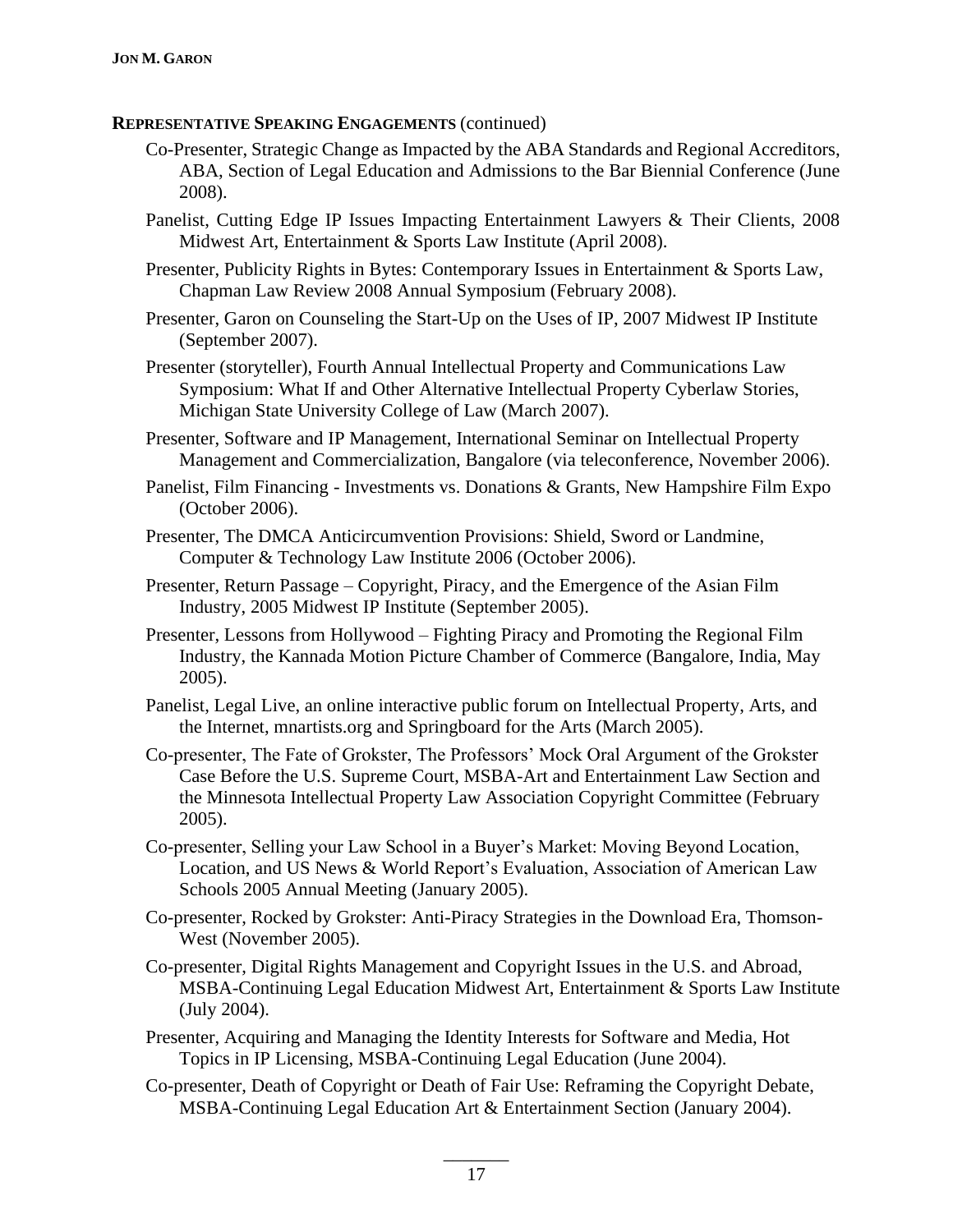- Commentator and panelist, Maxims, Monarchy & Sir Thomas More, Reflecting on Law as Vocation Project of Hamline University School of Law (November 2003).
- Presenter, Normative Copyright: Reinventing the Public's Relationship with the Entertainment Industry, Midwest IP Institute (September 2003).
- Presenter, Fair Use and the Public Domain, New England Museum Association Conference (November 2002).
- Presenter, Legal Obligations to Assure Confidentiality and Security, New Hampshire Bankers Association (June 2002).
- Presenter, The Electronic Jungle: Issues in Distance Education, New England Library Association (May 2002).
- Presenter, Entertainment Law & Business, National Association of Law Placement (March 2002).
- Keynote Speaker, Protecting the Core of Intellectual Property for New Ventures, Infusion Lab (October 2001).
- Presenter, International Copyright Practice Fundamentals, World Intellectual Property Organization Workshop on International Intellectual Property in Cooperation with United Nations Institute for Training and Research (August 2001).
- Presenter, Trademarks & Branding, New Hampshire Bankers Association (June 2001).
- Presenter, Distant Copyright, University of New Hampshire Distance Learning Conference (March 2001).
- Presenter, Nonprofits in Cyberspace: An Introduction to the Practical and Legal Hurdles of the New Frontier, California State Bar Annual Spring Meeting (June 2000).
- Presenter and Moderator, New Developments in E-Commerce, Business Law Section of the State Bar of California (February 2000).
- Presenter, Impact of New Technologies on the Law and Business of the Entertainment Industry, California Film Commission (April 1998).
- Presenter, Privacy and Usage Policies for Law Schools, Seventh Annual Conference for Law School Computing (CALI Conference), Chicago-Kent College of Law (1997).
- Panelist, Legislative Changes to California Nonprofit Law, State Bar of California Annual Convention (1996).
- Panelist, Film Friendly Government, Orange County Film Commission (1995-98).

# **CURRENT VOLUNTEER ACTIVITIES**

- Reaccreditation Site Inspector, American Bar Association Section on Legal Education and Admission to the Bar and Association of American Law Schools
- Chairperson, Southern Association of Law Schools (Online and Technology Learning committee)
- Academic Advisory Board, Copyright Alliance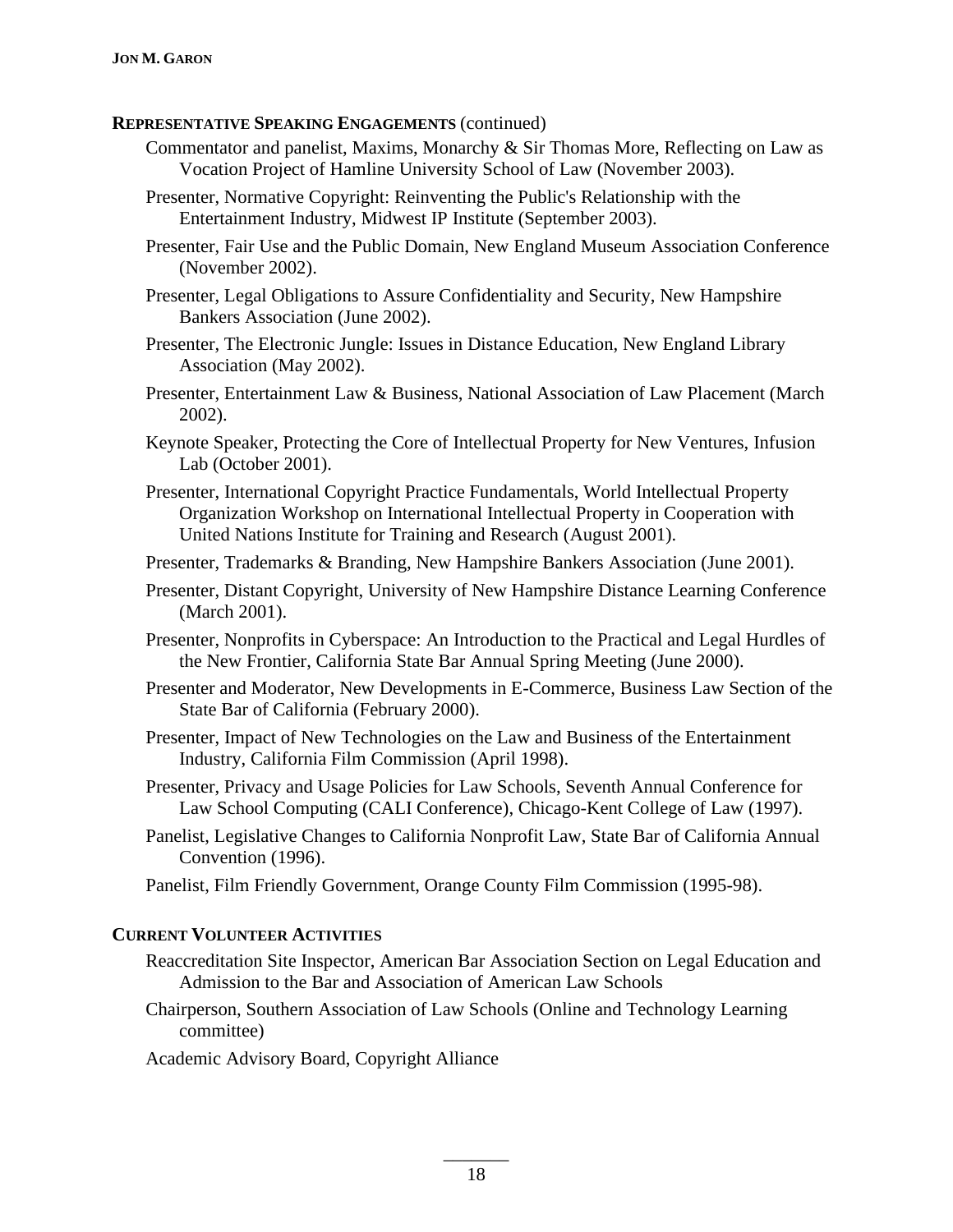# **CURRENT VOLUNTEER ACTIVITIES** (continued)

- Past Chairperson and Executive Board Member, Association of American Law Schools, Section of Part-Time Legal Education
- Executive Board Member, Association of American Law Schools, Section on Post Graduate Legal Education
- Services and Programs Committee Workgroup for Non-JD Admissions, Law School Admissions Council

# **SELECT PAST VOLUNTEER ACTIVITIES**

- Test Development and Research Committee Member, Law School Admissions Council Chair, New Hampshire Film Commission Director, Park Square Theatre, St. Paul, MN Planning Committee, All Ohio Annual Institute on Intellectual Property Director, Minnesota Film and Television Board Chair, Digital Media Subcommittee, Cyberspace Committee – ABA Section of Business Law Past Chair, Law School Administration Committee – ABA Section of Legal Education and Admission to the Bar Committee Member, Jewish Federation of Broward County, Attorney's Division Committee Steering Committee Member, Cardozo Society of Minnesota Director, United Jewish Fund and Council of St. Paul (UJFC) Pro Bono Counsel, IFP MN Center for Media Art Fresh Filmmaker Series Co-Chair, Intellectual Property Subcommittee, Cyberspace Committee – ABA Section of Business Law Co-Chairperson, ABA Intellectual Property Section, Special Committee on Computer Gaming and Virtual Worlds, Issues & Policy Subcommittee Member, College for Reconciliation and Development Governance Council (for Israel, Jordan, and the Palestinian National Authority) Director, Minnesota Supreme Court Historical Society (founding member) Director, Mediation Center for Dispute Resolution Member, Capital Region HealthCare/Concord Hospital Data Usage Steering Committee Chair, Nonprofit Organizations Committee of the State Bar of California Business Law Section.
	- Member, Orange County Film Commission / Orange County Media Alliance